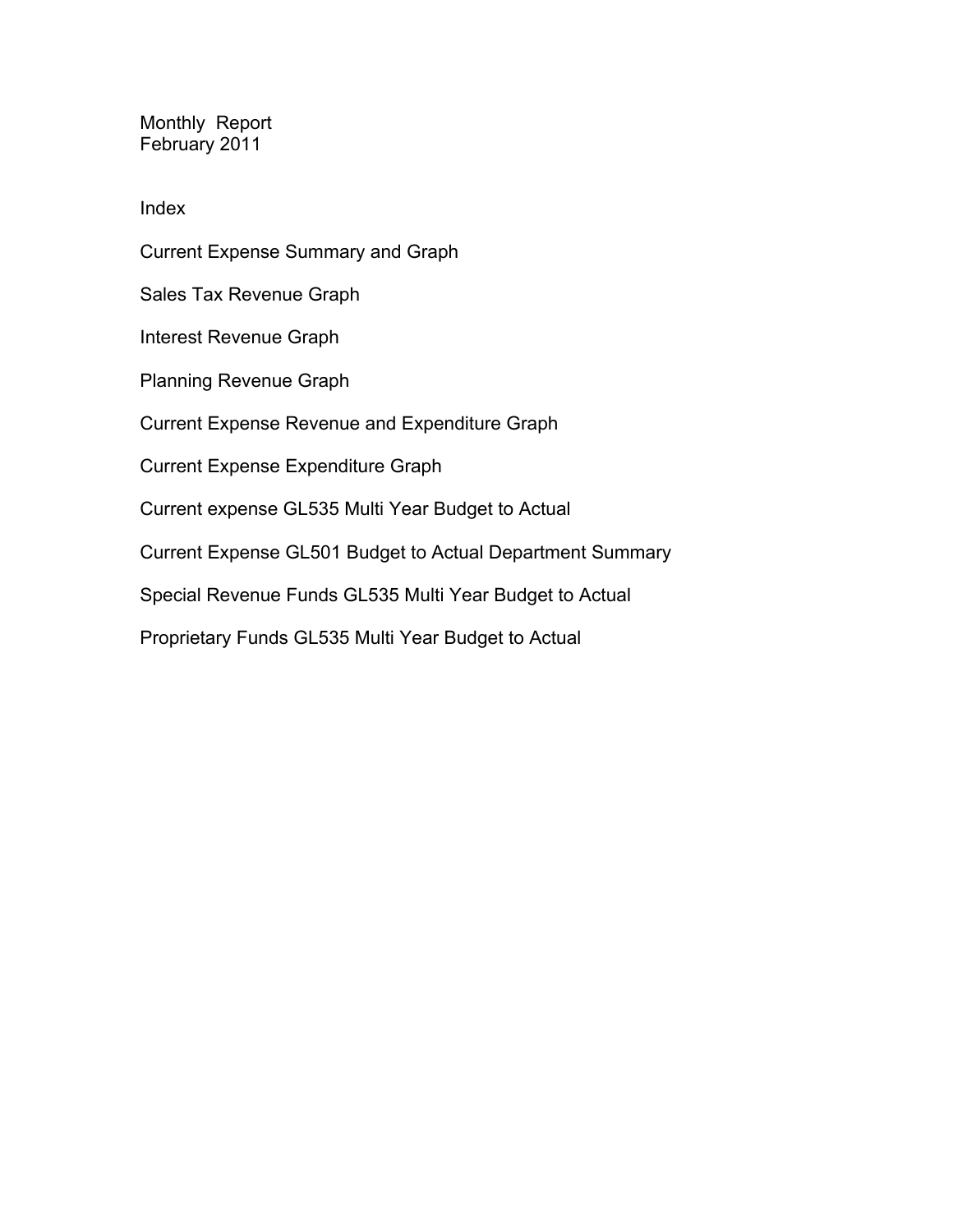| CURRENT EXPENSE Thousands (000's) |                |                     |                         |               |                          |            |                         |               |                |            |                         |        |
|-----------------------------------|----------------|---------------------|-------------------------|---------------|--------------------------|------------|-------------------------|---------------|----------------|------------|-------------------------|--------|
|                                   |                | <b>Current Year</b> |                         |               |                          | 2010       |                         |               |                | 2009       |                         |        |
|                                   | Current        | <b>YTD</b>          | <b>Budget</b>           | %VS           | Current                  | <b>YTD</b> | <b>Budget</b>           | %VS           | Current        | <b>YTD</b> | <b>Budget</b>           | % VS   |
|                                   | Actual         | Actual              | Net of Bea.<br>Fund Bal | <b>Budget</b> | Actual                   | Actual     | Net of Beg.<br>Fund Bal | <b>Budget</b> | Actual         | Actual     | Net of Beg.<br>Fund Bal | Budget |
| Revenue                           |                |                     |                         |               |                          |            |                         |               |                |            |                         |        |
| <b>Property Tax</b>               | 33             | 106                 | 7,937                   | 1%            | 19                       | 47         | 7,368                   | 1%            | 99             | 115        | 6,844                   | 2%     |
| Sales Tax                         | 412            | 720                 | 4,111                   | 18%           | 468                      | 767        | 4,326                   | 18%           | 478            | 823        | 4,593                   | 18%    |
| Planning and Community            | 116            | 204                 | 1,412                   | 14%           | 104                      | 192        | 1.229                   | 16%           | 79             | 139        | 1,032                   | 13%    |
| Interest - Investment             | 20             | 35                  | 350                     | 10%           | 29                       | 65         | 550                     | 12%           | 85             | 165        | 529                     | 31%    |
| Other                             | 416            | 1,231               | 4,772                   | 26%           | 626                      | 1,012      | 5,171                   | 20%           | 294            | 958        | 5,134                   | 19%    |
| Subtotal                          | 997            | 2,296               | 18,582                  | 12%           | 1,246                    | 2,083      | 18,644                  | 11%           | 1,035          | 2,200      | 18,132                  | 12%    |
| Intergovernmental (Grants)        | (2)            | 13                  | 912                     | 1%            | 28                       | 39         | 807                     | 5%            | 16             | 33         | 1,710                   | 2%     |
| Total                             | 995            | 2,309               | 19,494                  | 12%           | 1,274                    | 2,122      | 19,451                  | 11%           | 1,051          | 2,233      | 19,842                  | 11%    |
| Interfund Transfers-In            | $\blacksquare$ | 1,879               | 1,879                   | 100%          | $\overline{\phantom{a}}$ | 1,948      | 1,948                   | 100%          | 146            | 292        | 1,785                   | 16%    |
| Use of Beg Fund Balance           | $\blacksquare$ | $\overline{a}$      | 150                     | 0%            | $\overline{a}$           |            | 1,210                   | 0%            | $\overline{a}$ |            | 2,825                   | 0%     |
| <b>Total Revenue</b>              | 995            | 4,188               | 21,523                  | 19%           | 1,274                    | 4,070      | 22,609                  | 18%           | 1,197          | 2,525      | 24,452                  | 10%    |
| Expenditures                      |                |                     |                         |               |                          |            |                         |               |                |            |                         |        |
| Expenditures                      | 1,488          | 3,308               | 19,867                  | 17%           | 1,390                    | 3,372      | 21,347                  | 16%           | 2,031          | 3,721      | 23,384                  | 16%    |
| Interfund Transfers-Out           |                | 1,205               | 1,656                   | 73%           |                          | 1,262      | 1,262                   | 100%          | 294            | 341        | 1,068                   | 32%    |
| <b>Total Expenditures</b>         | 1,488          | 4,513               | 21,523                  | 21%           | 1,390                    | 4,634      | 22,609                  | 20%           | 2,325          | 4,062      | 24,452                  | 17%    |
| Net Current Expense               | (493)          | (325)               | 0                       |               | (116)                    | (564)      | 0                       |               | (1, 128)       | (1,537)    | $\mathbf 0$             |        |

÷



H:\Accounting\Monthly Reports\2011 Mo Report\Feb 2011\1102 Feb Report.xls 3/15/2011 5:10 PM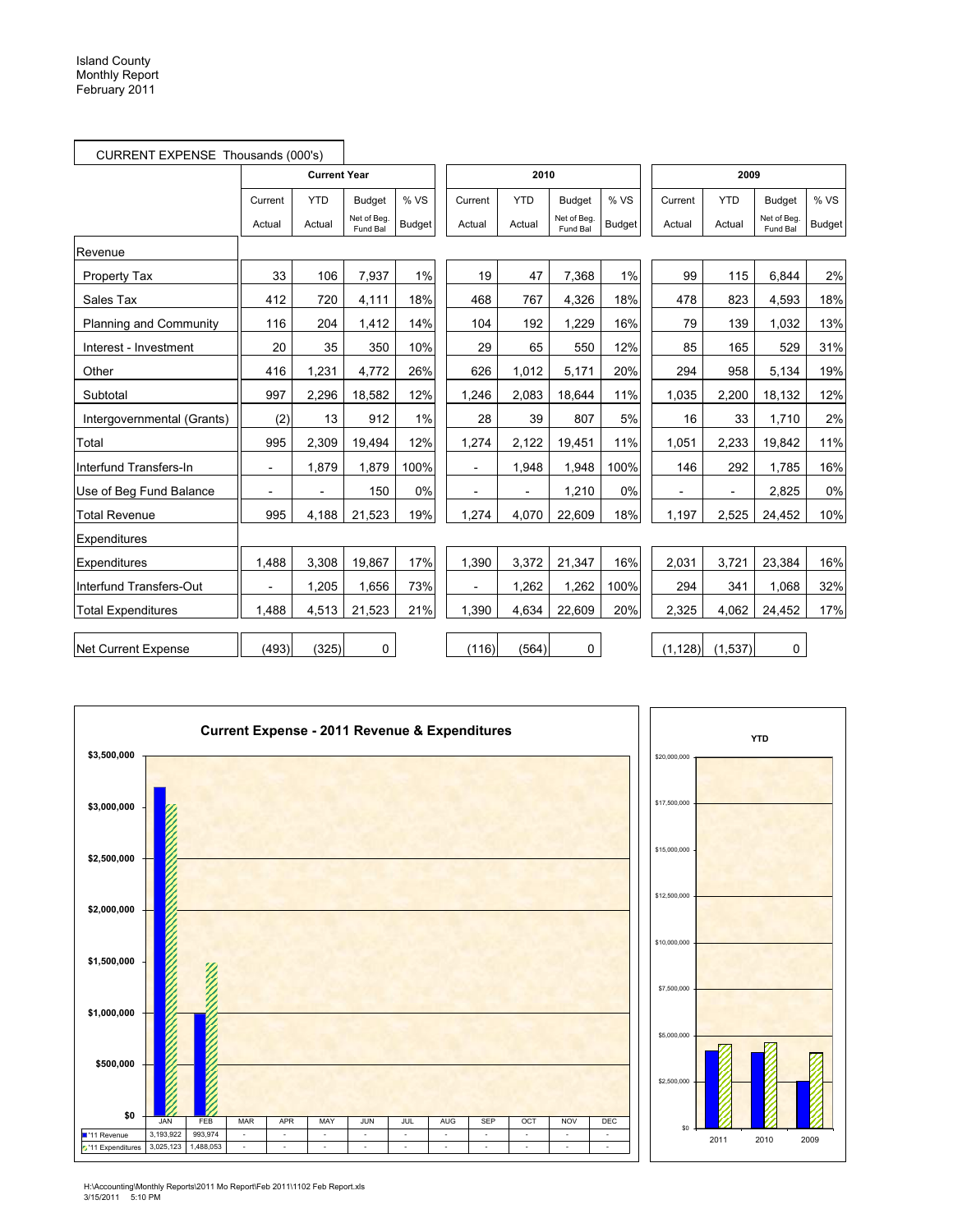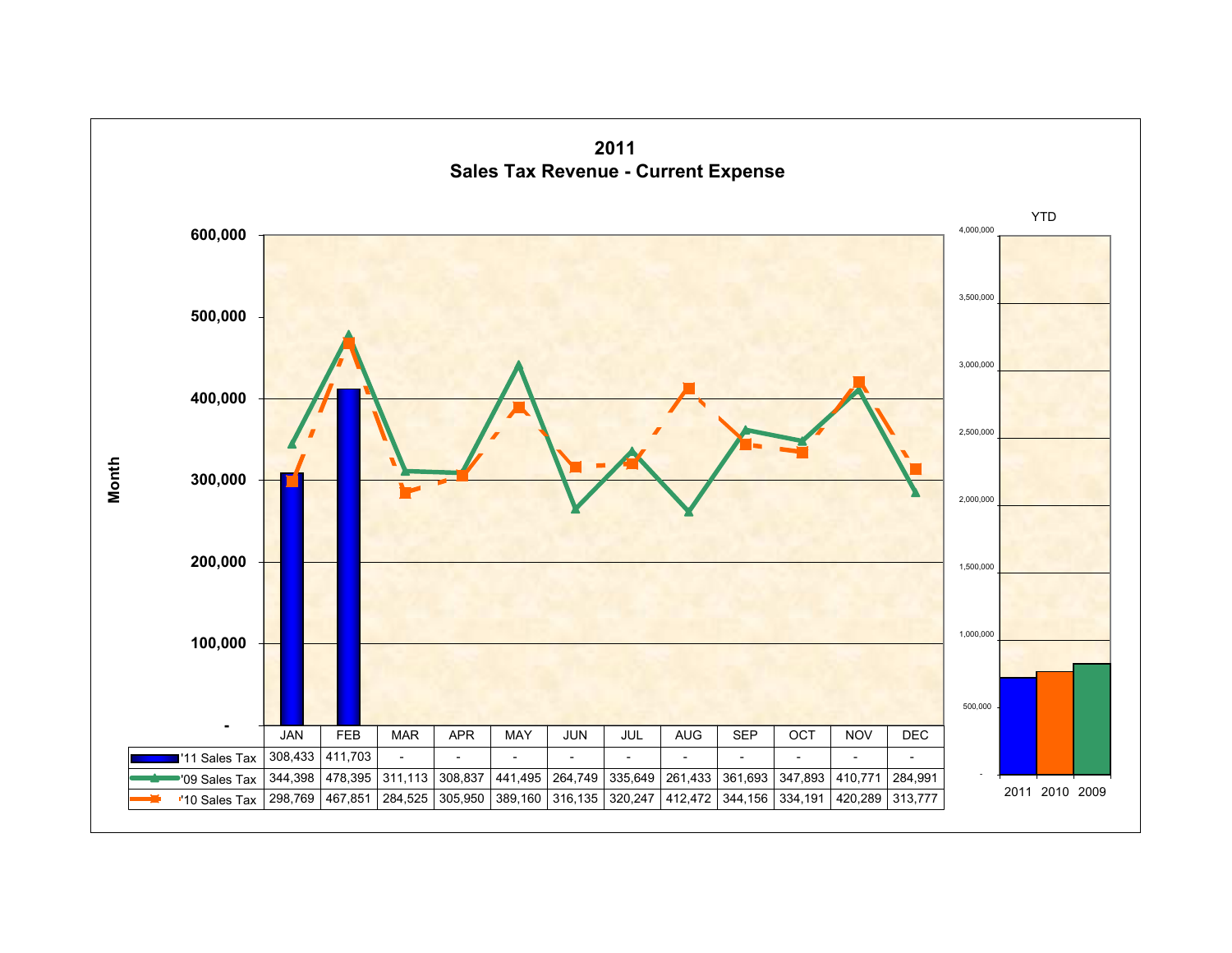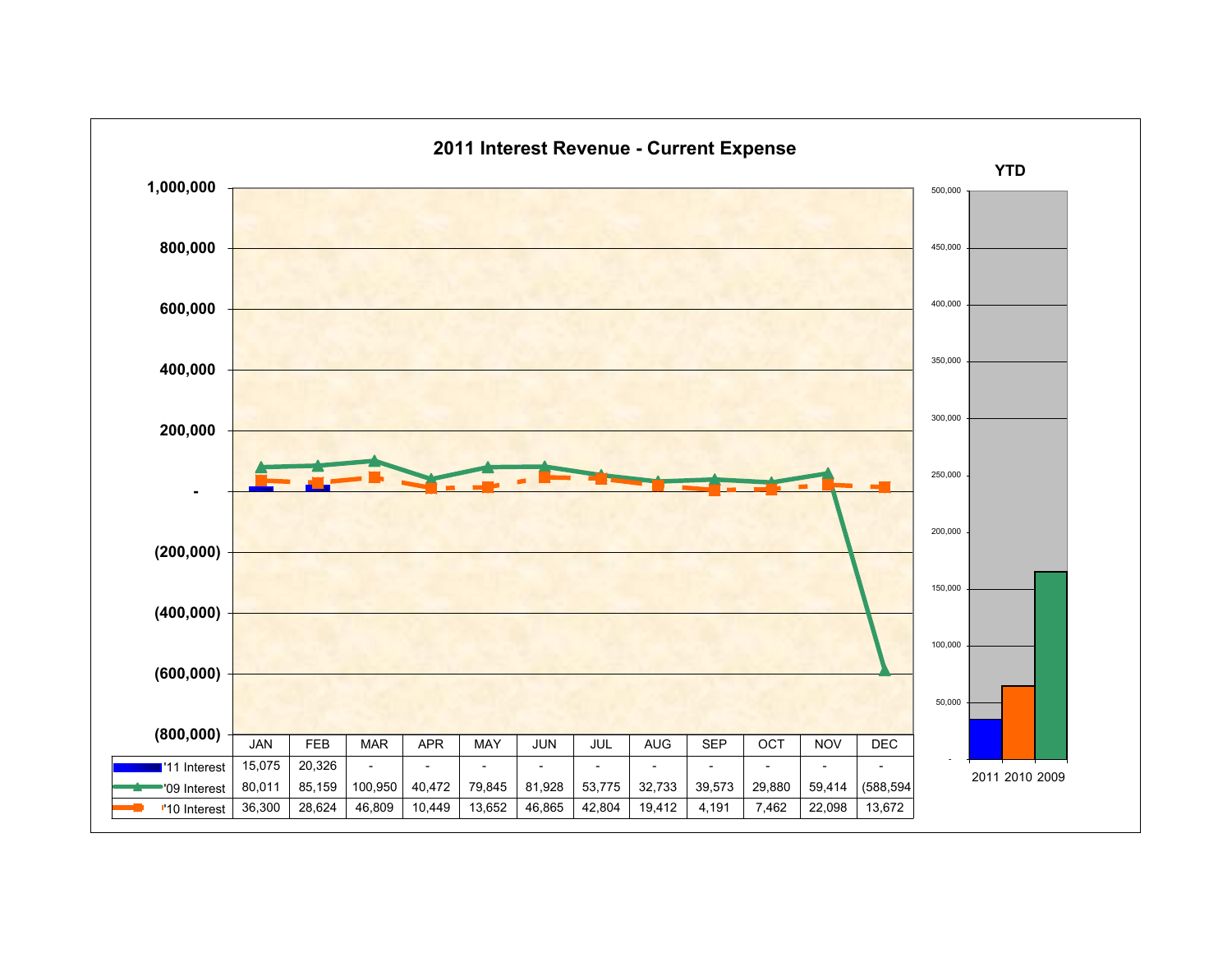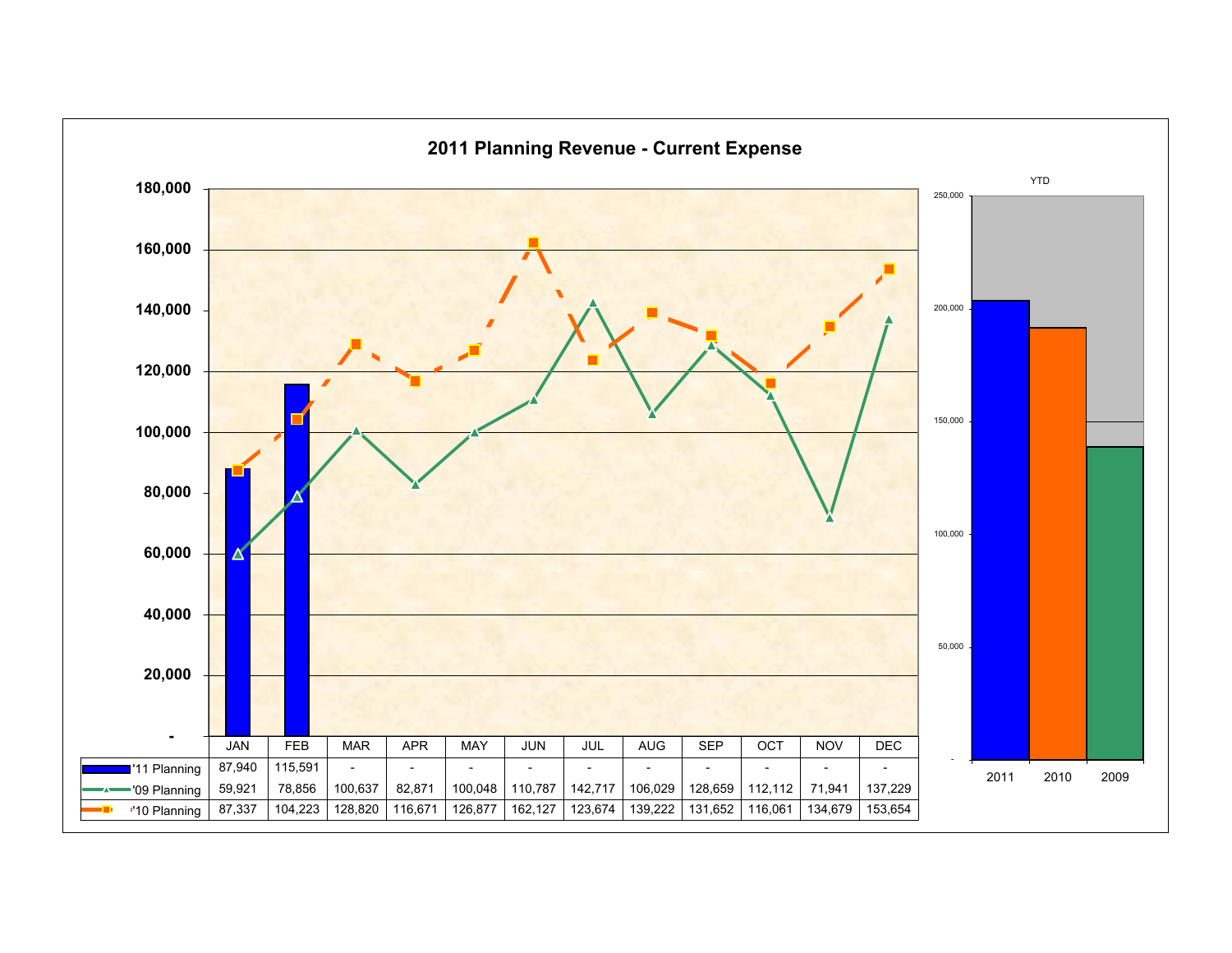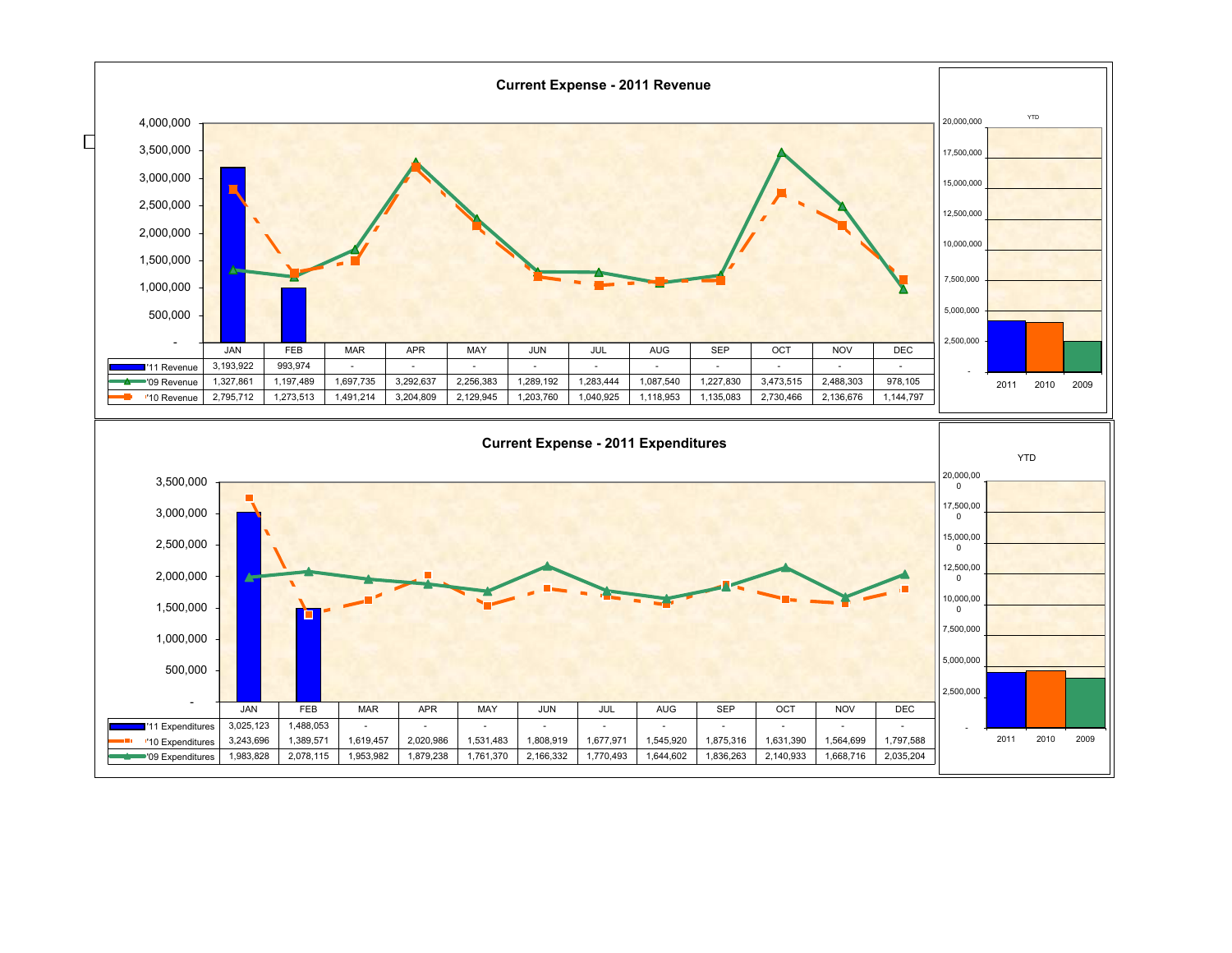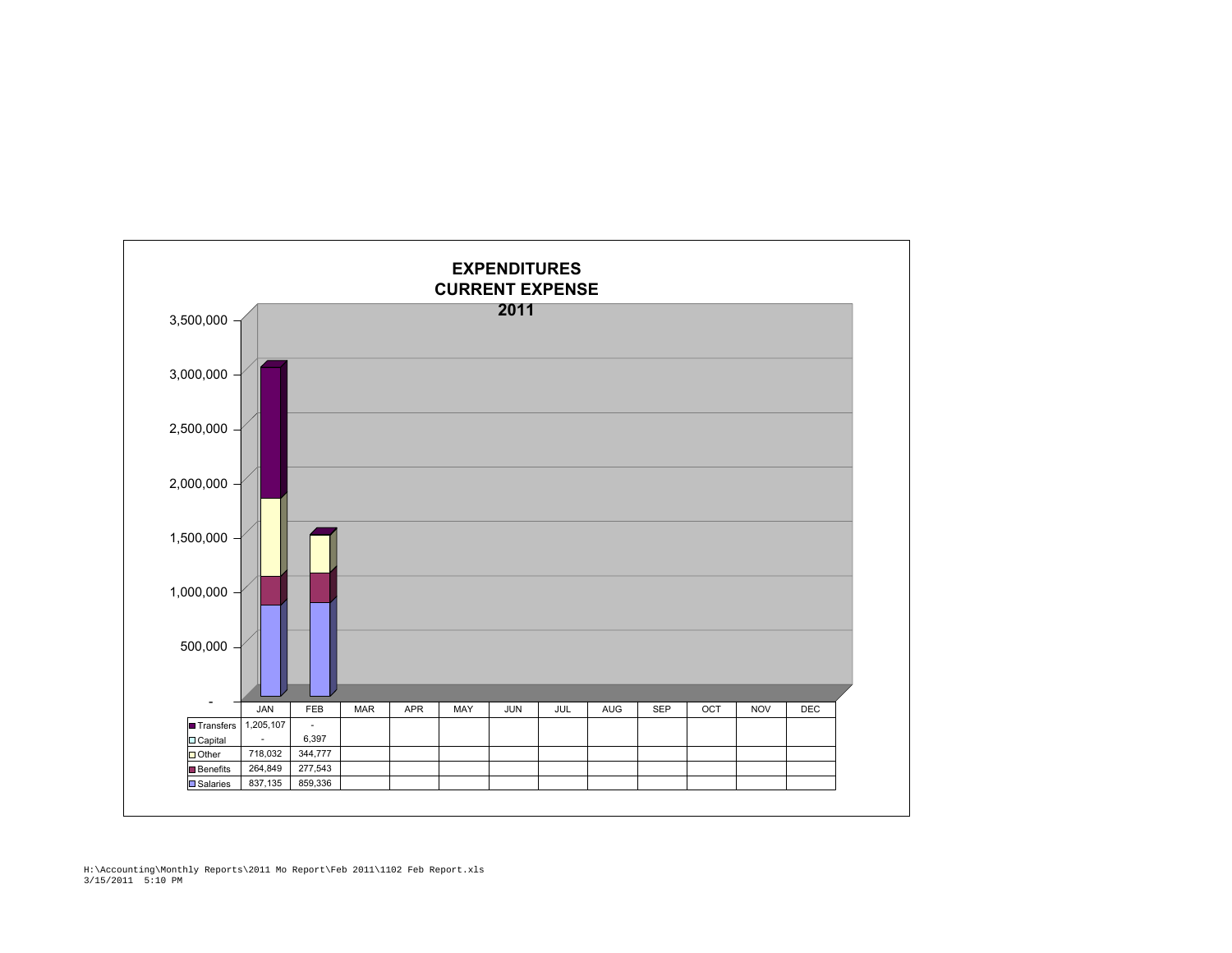|                              |                    |                                    |                | 2011            | 2011<br>Month  | 2011<br>Year to | 2011<br><b>Encumbered</b> | 2011            |                |
|------------------------------|--------------------|------------------------------------|----------------|-----------------|----------------|-----------------|---------------------------|-----------------|----------------|
|                              |                    | <b>Prior Years to Date Actuals</b> |                | Approved        | to Date @      | Date @          | Amount @                  | Balance @       | <b>Percent</b> |
| Object                       | <b>Description</b> | 2009                               | 2010           | <b>Budget</b>   | 02/28/2011     | 02/28/2011      | 02/28/2011                | 02/28/2011      | <b>YTD</b>     |
| <b>CURRENT EXPENSE (001)</b> |                    |                                    |                |                 |                |                 |                           |                 |                |
| USE OF FUND BALANCE          |                    | 0.00                               | 0.00           | 150.000.00      | 0.00           | 0.00            | 0.00                      | 150.000.00      | $0\%$          |
| <b>REVENUES</b>              |                    | 2.199.715.12                       | 2.081.874.85   | 18,581,594.00   | 996,303.37     | 2.296.034.23    | 0.00                      | 16.285.559.77   | 12 %           |
| <b>GRANT REVENUES</b>        |                    | 33.153.65                          | 39.450.27      | 912.041.00      | (2,328.84)     | 12.862.34       | 0.00                      | 899.178.66      | 1%             |
| <b>EXPENDITURES</b>          |                    | (3,720,731.92)                     | (3,371,562.00) | (19,866,528.00) | (1,488,052.91) | (3,308,069.23)  | 0.00                      | (16,558,458.77) | 17%            |
| <b>TRANSFERS IN</b>          |                    | 292.482.90                         | 1.947.900.00   | 1.879.000.00    | 0.00           | 1.879.000.00    | 0.00                      | 0.00            | 100 %          |
| <b>TRANSFERS OUT</b>         |                    | (341,212.30)                       | (1,261,705.00) | (1,656,107.00)  | 0.00           | (1,205,107.00)  | 0.00                      | (451,000.00)    | 73 %           |
| Net CURRENT EXPENSE (001)    |                    | (1,536,592.55)                     | (564, 041.88)  | 0.00            | (494, 078.38)  | (325, 279.66)   | 0.00                      | 325,279.66      |                |
| <b>Grand Total All Funds</b> |                    | (1,536,592.55)                     | (564, 041.88)  | 0.00            | (494, 078.38)  | (325, 279.66)   | 0.00                      | 325,279.66      |                |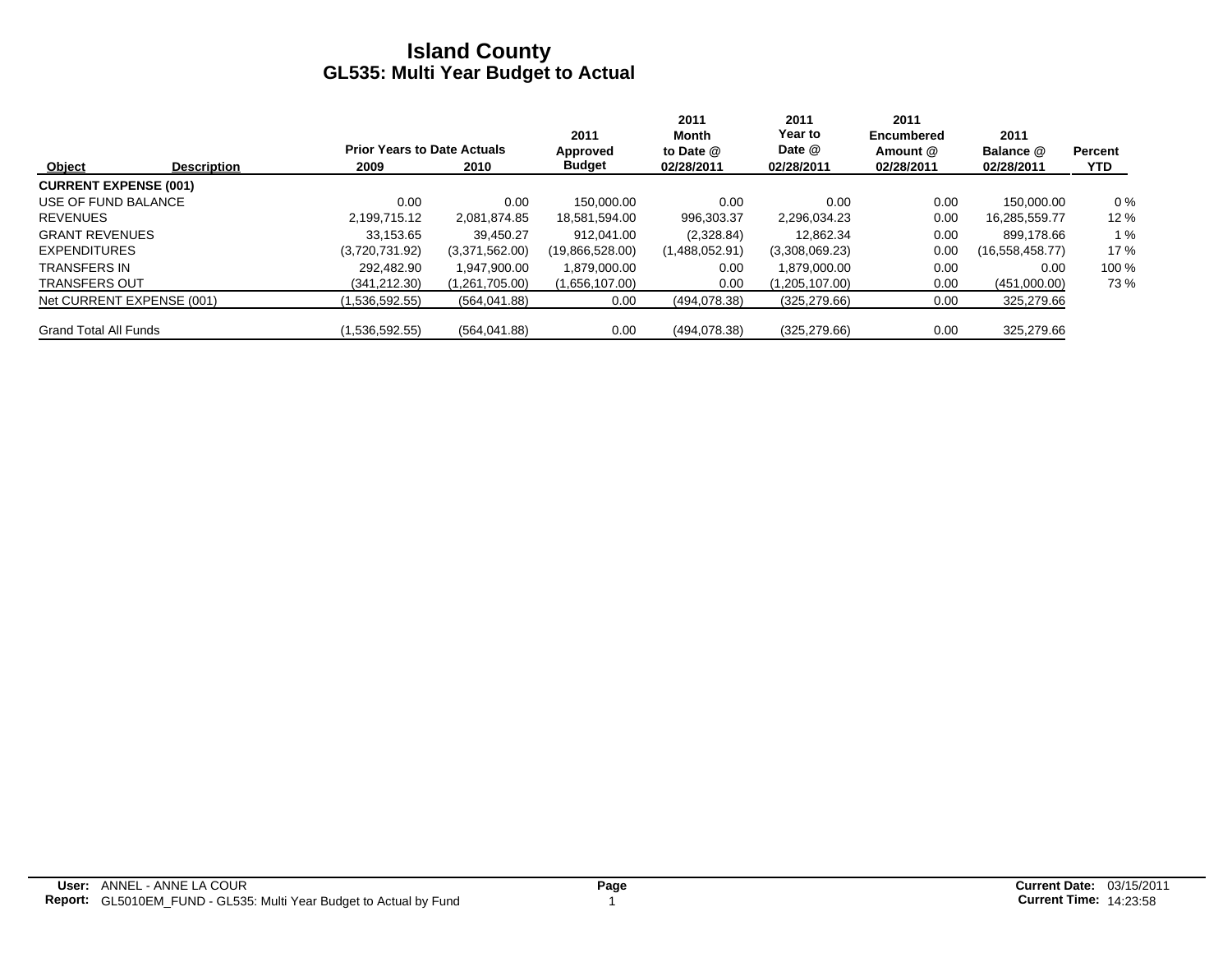|                                              |                |               |             | <b>Report Date: 02/28/2011</b>  |                       |
|----------------------------------------------|----------------|---------------|-------------|---------------------------------|-----------------------|
| <b>Group - Description</b>                   | <b>Budget</b>  | Actual        | Encumbrance | <b>Balance</b>                  | Percent<br><b>YTD</b> |
| <b>Dept: 11 PUBLIC WORKS</b>                 |                |               |             |                                 |                       |
| Revenue                                      |                |               |             |                                 |                       |
| 31 TAXES                                     | 0.00           | 10.00         | 0.00        | (10.00)                         | 0.00                  |
| 34 CHARGES FOR GOODS & SERVICES              | 5,060.00       | 1,597.51      | 0.00        | 3,462.49                        | 31.57                 |
| <b>36 MISCELLANEOUS REVENUES</b>             | 4,000.00       | 100.00        | 0.00        | 3,900.00                        | 2.50                  |
| 39 OTHER FINANCING SOURCES                   | 0.00           | 0.00          | 0.00        | 0.00                            | 0.00                  |
| <b>Revenue Total:</b>                        | 9,060.00       | 1,707.51      | 0.00        | 7,352.49                        | 18.84                 |
| <b>Expenditures</b>                          |                |               |             |                                 |                       |
| 10 SALARIES & BENEFITS                       | 103,218.00     | 16,170.39     | 0.00        | 87,047.61                       | 15.66                 |
| 20 MAINTENANCE & OPERATIONS                  | 40,420.00      | 2,320.49      | 0.00        | 38,099.51                       | 5.74                  |
| <b>30 INTERGOVERMENT</b>                     | 0.00           | 0.00          | 0.00        | 0.00                            | 0.00                  |
| 40 CAPITAL                                   | 0.00           | 0.00          | 0.00        | 0.00                            | 0.00                  |
| <b>Expenditure Total:</b>                    | 143,638.00     | 18,490.88     | 0.00        | 125, 147. 12                    | 12.87                 |
| <b>Dept Total:</b>                           | (134, 578.00)  | (16, 783.37)  | 0.00        | (117, 794.63)                   |                       |
| Dept: 14 PUBLIC HEALTH<br>Revenue            |                |               |             |                                 |                       |
| 33 INTERGOVERMENTAL REVENUES                 | 0.00           | 0.00          | 0.00        | 0.00                            | 0.00                  |
| 39 OTHER FINANCING SOURCES                   | 0.00           | 0.00          | 0.00        | 0.00                            | 0.00                  |
| <b>Revenue Total:</b>                        | 0.00           | 0.00          | 0.00        | 0.00                            | 0.00                  |
| <b>Expenditures</b>                          |                |               |             |                                 |                       |
| 10 SALARIES & BENEFITS                       | 0.00           | 0.00          | 0.00        | 0.00                            | 0.00                  |
| 20 MAINTENANCE & OPERATIONS                  | 0.00           | 0.00          | 0.00        | 0.00                            | 0.00                  |
| <b>40 CAPITAL</b>                            | 0.00           | 0.00          | 0.00        | 0.00                            | 0.00                  |
| <b>Expenditure Total:</b>                    | 0.00           | 0.00          | 0.00        | 0.00                            | 0.00                  |
| <b>Dept Total:</b>                           | 0.00           | 0.00          | 0.00        | 0.00                            |                       |
| Dept: 20 ASSESSOR<br>Revenue                 |                |               |             |                                 |                       |
| 34 CHARGES FOR GOODS & SERVICES              | 0.00           | 723.71        | 0.00        | (723.71)                        | 0.00                  |
| <b>36 MISCELLANEOUS REVENUES</b>             | 0.00           | 175.00        | 0.00        | (175.00)                        | 0.00                  |
| <b>Revenue Total:</b>                        | 0.00           | 898.71        | $0.00\,$    | (898.71)                        | $0.00\,$              |
| <b>Expenditures</b>                          |                |               |             |                                 |                       |
| 10 SALARIES & BENEFITS                       | 1,005,513.00   | 175,607.24    | 0.00        | 829,905.76                      | 17.46                 |
| 20 MAINTENANCE & OPERATIONS                  | 71,300.00      | 3,393.29      | 0.00        | 67,906.71                       | 4.75                  |
| <b>40 CAPITAL</b>                            | 0.00           | 6,397.11      | 0.00        | (6,397.11)                      | 0.00                  |
| <b>Expenditure Total:</b>                    | 1,076,813.00   | 185,397.64    | 0.00        | 891,415.36                      | 17.21                 |
| <b>Dept Total:</b>                           | (1,076,813.00) | (184, 498.93) | 0.00        | (892, 314.07)                   |                       |
| Dept: 21 AUDITOR<br>Revenue                  |                |               |             |                                 |                       |
| 32 LICENSES & PERMITS                        | 4,000.00       | 531.00        | 0.00        | 3,469.00                        | 13.27                 |
| 34 CHARGES FOR GOODS & SERVICES              | 597,500.00     | 77,801.10     | 0.00        | 519,698.90                      | 13.02                 |
| 36 MISCELLANEOUS REVENUES                    | 300.00         | 29.78         | 0.00        | 270.22                          | 9.92                  |
|                                              | 601,800.00     | 78,361.88     | 0.00        | 523,438.12                      | 13.02                 |
| <b>Revenue Total:</b><br><b>Expenditures</b> |                |               |             |                                 |                       |
| 10 SALARIES & BENEFITS                       | 694,145.00     | 102,036.86    | 0.00        | 592,108.14                      | 14.69                 |
| 20 MAINTENANCE & OPERATIONS                  | 83,288.00      | 7,742.38      | 0.00        | 75,545.62                       | 9.29                  |
|                                              |                |               |             |                                 |                       |
| ANNEL - ANNE LA COUR<br>User:                | Page           |               |             | <b>Current Date: 03/15/2011</b> |                       |

**Report:** GL5000EM\_SUM\_DEPT - GL501: Budget to Actual - Depa 1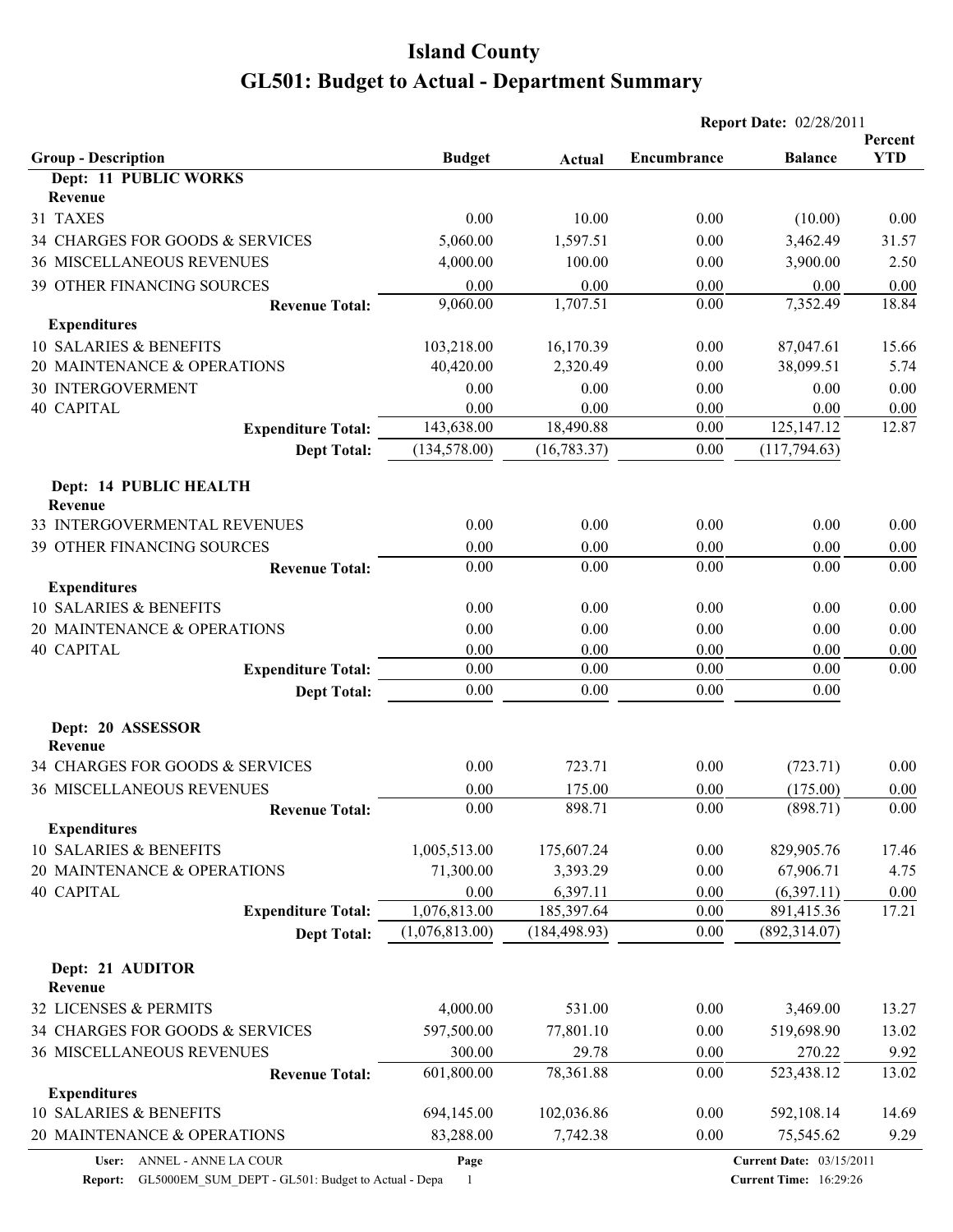|                                             |               |               |             | <b>Report Date: 02/28/2011</b>  |                       |
|---------------------------------------------|---------------|---------------|-------------|---------------------------------|-----------------------|
| <b>Group - Description</b>                  | <b>Budget</b> | <b>Actual</b> | Encumbrance | <b>Balance</b>                  | Percent<br><b>YTD</b> |
| <b>Expenditure Total:</b>                   | 777,433.00    | 109,779.24    | 0.00        | 667, 653.76                     | 14.12                 |
| <b>Dept Total:</b>                          | (175, 633.00) | (31, 417.36)  | 0.00        | (144, 215.64)                   |                       |
| Dept: 24 CLERK<br>Revenue                   |               |               |             |                                 |                       |
| 33 INTERGOVERMENTAL REVENUES                | 55,000.00     | 17,853.58     | 0.00        | 37,146.42                       | 32.46                 |
| 34 CHARGES FOR GOODS & SERVICES             | 228,000.00    | 29,102.99     | 0.00        | 198,897.01                      | 12.76                 |
| <b>35 FINES &amp; PENALTIES</b>             | 56,848.00     | 7,989.10      | 0.00        | 48,858.90                       | 14.05                 |
| <b>36 MISCELLANEOUS REVENUES</b>            | 6,000.00      | 611.98        | 0.00        | 5,388.02                        | 10.19                 |
| 39 OTHER FINANCING SOURCES                  | 9,000.00      | 9,000.00      | $0.00\,$    | 0.00                            | 100.00                |
| <b>Revenue Total:</b>                       | 354,848.00    | 64,557.65     | 0.00        | 290,290.35                      | 18.19                 |
| <b>Expenditures</b>                         |               |               |             |                                 |                       |
| 10 SALARIES & BENEFITS                      | 407,244.00    | 55,893.32     | 0.00        | 351,350.68                      | 13.72                 |
| 20 MAINTENANCE & OPERATIONS                 | 31,500.00     | 11,628.48     | 0.00        | 19,871.52                       | 36.91                 |
| <b>Expenditure Total:</b>                   | 438,744.00    | 67,521.80     | 0.00        | 371,222.20                      | 15.38                 |
| <b>Dept Total:</b>                          | (83,896.00)   | (2,964.15)    | 0.00        | (80,931.85)                     |                       |
| Dept: 25 COMMISSIONERS<br>Revenue           |               |               |             |                                 |                       |
| 34 CHARGES FOR GOODS & SERVICES             | 400.00        | 23.25         | 0.00        | 376.75                          | 5.81                  |
| <b>36 MISCELLANEOUS REVENUES</b>            | 0.00          | 0.00          | 0.00        | 0.00                            | 0.00                  |
| <b>Revenue Total:</b>                       | 400.00        | 23.25         | 0.00        | 376.75                          | 5.81                  |
| <b>Expenditures</b>                         |               |               |             |                                 |                       |
| 10 SALARIES & BENEFITS                      | 528,547.00    | 107,655.16    | 0.00        | 420,891.84                      | 20.36                 |
| 20 MAINTENANCE & OPERATIONS                 | 59,750.00     | 7,837.24      | 0.00        | 51,912.76                       | 13.11                 |
| <b>Expenditure Total:</b>                   | 588,297.00    | 115,492.40    | 0.00        | 472,804.60                      | 19.63                 |
| <b>Dept Total:</b>                          | (587, 897.00) | (115, 469.15) | 0.00        | (472, 427.85)                   |                       |
| <b>Dept: 26 CENTRAL SERVICES</b><br>Revenue |               |               |             |                                 |                       |
| 31 TAXES                                    | 0.00          | 0.00          | 0.00        | 0.00                            | 0.00                  |
| <b>36 MISCELLANEOUS REVENUES</b>            | 0.00          | 0.00          | 0.00        | 0.00                            | 0.00                  |
| 39 OTHER FINANCING SOURCES                  | 0.00          | 0.00          | 0.00        | 0.00                            | 0.00                  |
| <b>Revenue Total:</b>                       | 0.00          | 0.00          | 0.00        | 0.00                            | 0.00                  |
| <b>Expenditures</b>                         |               |               |             |                                 |                       |
| 10 SALARIES & BENEFITS                      | 476,117.00    | 60,039.14     | 0.00        | 416,077.86                      | 12.61                 |
| 20 MAINTENANCE & OPERATIONS                 | 375,744.00    | 16,573.00     | 0.00        | 359,171.00                      | 4.41                  |
| 40 CAPITAL                                  | 140,000.00    | 0.00          | 0.00        | 140,000.00                      | 0.00                  |
| <b>60 DEBT SERVICE</b>                      | 0.00          | 0.00          | 0.00        | 0.00                            | 0.00                  |
| <b>Expenditure Total:</b>                   | 991,861.00    | 76,612.14     | 0.00        | 915,248.86                      | 7.72                  |
| <b>Dept Total:</b>                          | (991, 861.00) | (76, 612.14)  | 0.00        | (915, 248.86)                   |                       |
| Dept: 27 CORONER<br>Revenue                 |               |               |             |                                 |                       |
| 33 INTERGOVERMENTAL REVENUES                | 20,000.00     | 19,422.70     | 0.00        | 577.30                          | 97.11                 |
| <b>Revenue Total:</b>                       | 20,000.00     | 19,422.70     | 0.00        | 577.30                          | 97.11                 |
| <b>Expenditures</b>                         |               |               |             |                                 |                       |
| 10 SALARIES & BENEFITS                      | 146,288.00    | 23,478.14     | 0.00        | 122,809.86                      | 16.04                 |
| ANNEL - ANNE LA COUR<br>User:               | Page          |               |             | <b>Current Date: 03/15/2011</b> |                       |

**User:** ANNEL - ANNE LA COUR

**Report:** GL5000EM\_SUM\_DEPT - GL501: Budget to Actual - Depa 2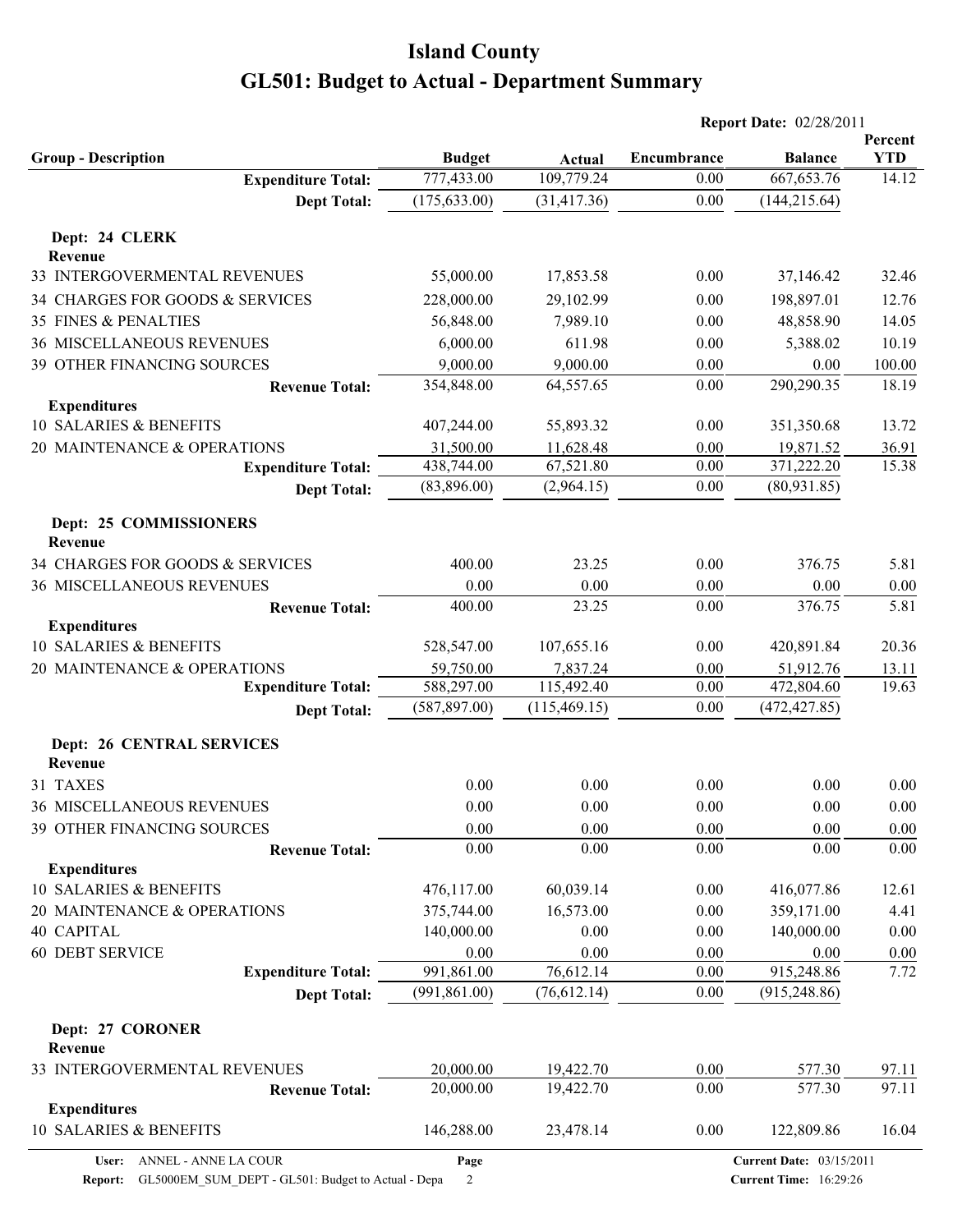|                                              |                             |                           |              | <b>Report Date: 02/28/2011</b> |                       |
|----------------------------------------------|-----------------------------|---------------------------|--------------|--------------------------------|-----------------------|
| <b>Group - Description</b>                   | <b>Budget</b>               | Actual                    | Encumbrance  | <b>Balance</b>                 | Percent<br><b>YTD</b> |
| 20 MAINTENANCE & OPERATIONS                  | 68,925.00                   | 7,774.21                  | 0.00         | 61,150.79                      | 11.27                 |
| <b>Expenditure Total:</b>                    | 215,213.00                  | 31,252.35                 | 0.00         | 183,960.65                     | 14.52                 |
| <b>Dept Total:</b>                           | (195, 213.00)               | (11,829.65)               | 0.00         | (183, 383.35)                  |                       |
| Dept: 28 FACILITIES & MAINTENANCE<br>Revenue |                             |                           |              |                                |                       |
| 34 CHARGES FOR GOODS & SERVICES              | 40,000.00                   | 12,204.46                 | 0.00         | 27,795.54                      | 30.51                 |
| <b>Revenue Total:</b>                        | 40,000.00                   | 12,204.46                 | 0.00         | 27,795.54                      | 30.51                 |
| <b>Expenditures</b>                          |                             |                           |              |                                |                       |
| 10 SALARIES & BENEFITS                       | 558,009.00                  | 87,783.98                 | 0.00         | 470,225.02                     | 15.73                 |
| 20 MAINTENANCE & OPERATIONS                  | 422,750.00                  | 40,106.03                 | 0.00         | 382,643.97                     | 9.48                  |
| <b>Expenditure Total:</b>                    | 980,759.00                  | 127,890.01                | 0.00         | 852,868.99                     | 13.03                 |
| <b>Dept Total:</b>                           | (940, 759.00)               | (115, 685.55)             | 0.00         | (825,073.45)                   |                       |
| Dept: 29 DISTRICT COURT<br>Revenue           |                             |                           |              |                                |                       |
| 33 INTERGOVERMENTAL REVENUES                 | 259,860.00                  | 63,299.37                 | 0.00         | 196,560.63                     | 24.35                 |
| 34 CHARGES FOR GOODS & SERVICES              | 233,500.00                  | 27,016.75                 | 0.00         | 206,483.25                     | 11.57                 |
| 35 FINES & PENALTIES                         | 531,300.00                  | 81,314.41                 | 0.00         | 449,985.59                     | 15.30                 |
| <b>36 MISCELLANEOUS REVENUES</b>             | 10,000.00                   | 3,263.17                  | 0.00         | 6,736.83                       | 32.63                 |
| <b>38 NONREVENUES</b>                        | 0.00                        | 5,631.43                  | 0.00         | (5,631.43)                     | 0.00                  |
| <b>Revenue Total:</b>                        | 1,034,660.00                | 180,525.13                | 0.00         | 854,134.87                     | 17.44                 |
| <b>Expenditures</b>                          |                             |                           |              |                                |                       |
| 10 SALARIES & BENEFITS                       | 854,740.00                  | 127,390.82                | 0.00         | 727,349.18                     | 14.90                 |
| 20 MAINTENANCE & OPERATIONS                  | 91,010.00                   | 14,366.09                 | 0.00         | 76,643.91                      | 15.78                 |
| <b>Expenditure Total:</b>                    | 945,750.00                  | 141,756.91                | 0.00         | 803,993.09                     | 14.98                 |
| <b>Dept Total:</b>                           | 88,910.00                   | 38,768.22                 | 0.00         | 50,141.78                      |                       |
| Dept: 36 MISCELLANEOUS<br>Revenue            |                             |                           |              |                                |                       |
| 33 INTERGOVERMENTAL REVENUES                 | 0.00                        | 0.00                      | 0.00         | 0.00                           | 0.00                  |
| <b>Revenue Total:</b>                        | 0.00                        | 0.00                      | 0.00         | 0.00                           | 0.00                  |
| <b>Expenditures</b>                          |                             |                           |              |                                |                       |
| 10 SALARIES & BENEFITS                       | 82,000.00                   | 7,231.20                  | 0.00         | 74,768.80                      | 8.81                  |
| 20 MAINTENANCE & OPERATIONS                  | 258,255.00                  | 12,038.35                 | 0.00         | 246,216.65                     | 4.66                  |
| <b>30 INTERGOVERMENT</b>                     | 69,417.00                   | 10,000.00                 | 0.00         | 59,417.00                      | 14.40                 |
| <b>Expenditure Total:</b>                    | 409,672.00<br>(409, 672.00) | 29,269.55<br>(29, 269.55) | 0.00<br>0.00 | 380,402.45<br>(380, 402.45)    | 7.14                  |
| <b>Dept Total:</b>                           |                             |                           |              |                                |                       |
| Dept: 39 PROSECUTING ATTORNEY<br>Revenue     |                             |                           |              |                                |                       |
| 33 INTERGOVERMENTAL REVENUES                 | 179,867.00                  | 6,650.27                  | 0.00         | 173,216.73                     | 3.69                  |
| 34 CHARGES FOR GOODS & SERVICES              | 32,500.00                   | 4,450.97                  | 0.00         | 28,049.03                      | 13.69                 |
| 35 FINES & PENALTIES                         | 0.00                        | 357.57                    | 0.00         | (357.57)                       | 0.00                  |
| <b>36 MISCELLANEOUS REVENUES</b>             | 0.00                        | 0.00                      | 0.00         | 0.00                           | 0.00                  |
| 39 OTHER FINANCING SOURCES                   | 13,000.00                   | 13,000.00                 | 0.00         | 0.00                           | 100.00                |
| <b>Revenue Total:</b><br><b>Expenditures</b> | 225,367.00                  | 24,458.81                 | 0.00         | 200,908.19                     | 10.85                 |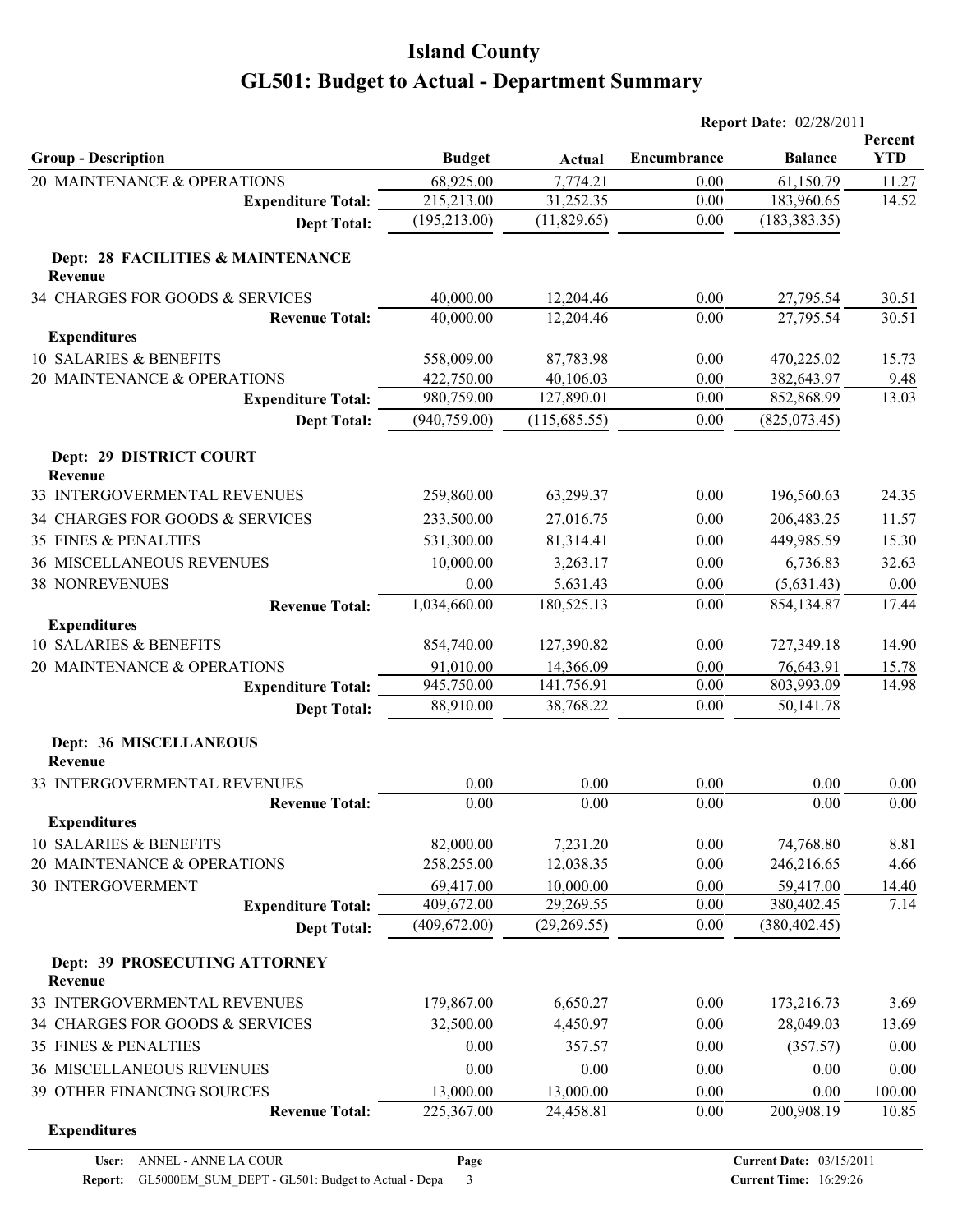|                                              |                          |                          |              | <b>Report Date: 02/28/2011</b> |                       |
|----------------------------------------------|--------------------------|--------------------------|--------------|--------------------------------|-----------------------|
| <b>Group - Description</b>                   | <b>Budget</b>            | Actual                   | Encumbrance  | <b>Balance</b>                 | Percent<br><b>YTD</b> |
| 10 SALARIES & BENEFITS                       | 1,167,000.00             | 192,751.28               | 0.00         | 974,248.72                     | 16.51                 |
| 20 MAINTENANCE & OPERATIONS                  | 102,756.00               | 8,251.10                 | 0.00         | 94,504.90                      | 8.02                  |
| <b>40 CAPITAL</b>                            | 17,985.00                | 0.00                     | 0.00         | 17,985.00                      | 0.00                  |
| <b>Expenditure Total:</b>                    | 1,287,741.00             | 201,002.38               | 0.00         | 1,086,738.62                   | 15.60                 |
| <b>Dept Total:</b>                           | (1,062,374.00)           | (176, 543.57)            | 0.00         | (885, 830.43)                  |                       |
| Dept: 40 SHERIFF<br>Revenue                  |                          |                          |              |                                |                       |
| 32 LICENSES & PERMITS                        | 20,000.00                | 5,209.25                 | 0.00         | 14,790.75                      | 26.04                 |
| 33 INTERGOVERMENTAL REVENUES                 | 217,000.00               | 39,728.65                | 0.00         | 177,271.35                     | 18.30                 |
| 34 CHARGES FOR GOODS & SERVICES              | 54,500.00                | 5,872.32                 | 0.00         | 48,627.68                      | 10.77                 |
| 35 FINES & PENALTIES                         | 0.00                     | 0.00                     | 0.00         | 0.00                           | 0.00                  |
| <b>36 MISCELLANEOUS REVENUES</b>             | 4,700.00                 | 1,381.19                 | 0.00         | 3,318.81                       | 29.38                 |
| <b>38 NONREVENUES</b>                        | 0.00                     | 3,108.50                 | 0.00         | (3,108.50)                     | 0.00                  |
| 39 OTHER FINANCING SOURCES                   |                          |                          | 0.00         |                                |                       |
| <b>Revenue Total:</b>                        | 616,000.00<br>912,200.00 | 616,000.00<br>671,299.91 | 0.00         | 0.00<br>240,900.09             | 100.00<br>73.59       |
| <b>Expenditures</b>                          |                          |                          |              |                                |                       |
| 10 SALARIES & BENEFITS                       | 4,975,085.00             | 820,652.66               | 0.00         | 4,154,432.34                   | 16.49                 |
| 20 MAINTENANCE & OPERATIONS                  | 847,284.00               | 203,130.84               | 0.00         | 644,153.16                     | 23.97                 |
| <b>30 INTERGOVERMENT</b>                     | 577,515.00               | 0.00                     | 0.00         | 577,515.00                     | 0.00                  |
| 90 OTHER                                     | 0.00                     | 1,755.00                 | 0.00         | (1,755.00)                     | 0.00                  |
| <b>Expenditure Total:</b>                    | 6,399,884.00             | 1,025,538.50             | 0.00         | 5,374,345.50                   | 16.02                 |
| <b>Dept Total:</b>                           | (5,487,684.00)           | (354, 238.59)            | 0.00         | (5, 133, 445.41)               |                       |
| Dept: 41 SUPERIOR COURT<br>Revenue           |                          |                          |              |                                |                       |
| 32 LICENSES & PERMITS                        | 20,000.00                | 1,357.00                 | 0.00         | 18,643.00                      | 6.78                  |
| 33 INTERGOVERMENTAL REVENUES                 | 315,263.00               | 3,844.25                 | 0.00         | 311,418.75                     | 1.21                  |
|                                              |                          |                          |              | 15,110.48                      |                       |
| 34 CHARGES FOR GOODS & SERVICES              | 18,000.00                | 2,889.52                 | 0.00         |                                | 16.05                 |
| <b>36 MISCELLANEOUS REVENUES</b>             | 0.00                     | 362.50                   | 0.00<br>0.00 | (362.50)<br>344,809.73         | 0.00<br>2.39          |
| <b>Revenue Total:</b><br><b>Expenditures</b> | 353,263.00               | 8,453.27                 |              |                                |                       |
| 10 SALARIES & BENEFITS                       | 910,692.00               | 149,662.23               | 0.00         | 761,029.77                     | 16.43                 |
| 20 MAINTENANCE & OPERATIONS                  | 158,052.00               | 14,155.62                | 0.00         | 143,896.38                     | 8.95                  |
| <b>Expenditure Total:</b>                    | 1,068,744.00             | 163,817.85               | 0.00         | 904,926.15                     | 15.32                 |
| <b>Dept Total:</b>                           | (715, 481.00)            | (155, 364.58)            | 0.00         | (560, 116.42)                  |                       |
| <b>Dept: 42 TREASURER</b><br>Revenue         |                          |                          |              |                                |                       |
| 31 TAXES                                     | 83,000.00                | 10,604.31                | 0.00         | 72,395.69                      | 12.77                 |
| 34 CHARGES FOR GOODS & SERVICES              | 8,495.00                 | 880.10                   | 0.00         | 7,614.90                       | 10.36                 |
| 36 MISCELLANEOUS REVENUES                    | 356,000.00               | 36,074.42                | 0.00         | 319,925.58                     | 10.13                 |
| <b>Revenue Total:</b>                        | 447,495.00               | 47,558.83                | 0.00         | 399,936.17                     | 10.62                 |
| <b>Expenditures</b>                          |                          |                          |              |                                |                       |
| 10 SALARIES & BENEFITS                       | 401,812.00               | 51,327.24                | 0.00         | 350,484.76                     | 12.77                 |
| 20 MAINTENANCE & OPERATIONS                  | 63,057.00                | 18,453.44                | 0.00         | 44,603.56                      | 29.26                 |
| <b>60 DEBT SERVICE</b>                       | 5,000.00                 | 84.79                    | 0.00         | 4,915.21                       | 1.69                  |

**Report:** GL5000EM\_SUM\_DEPT - GL501: Budget to Actual - Depa 4

**Page**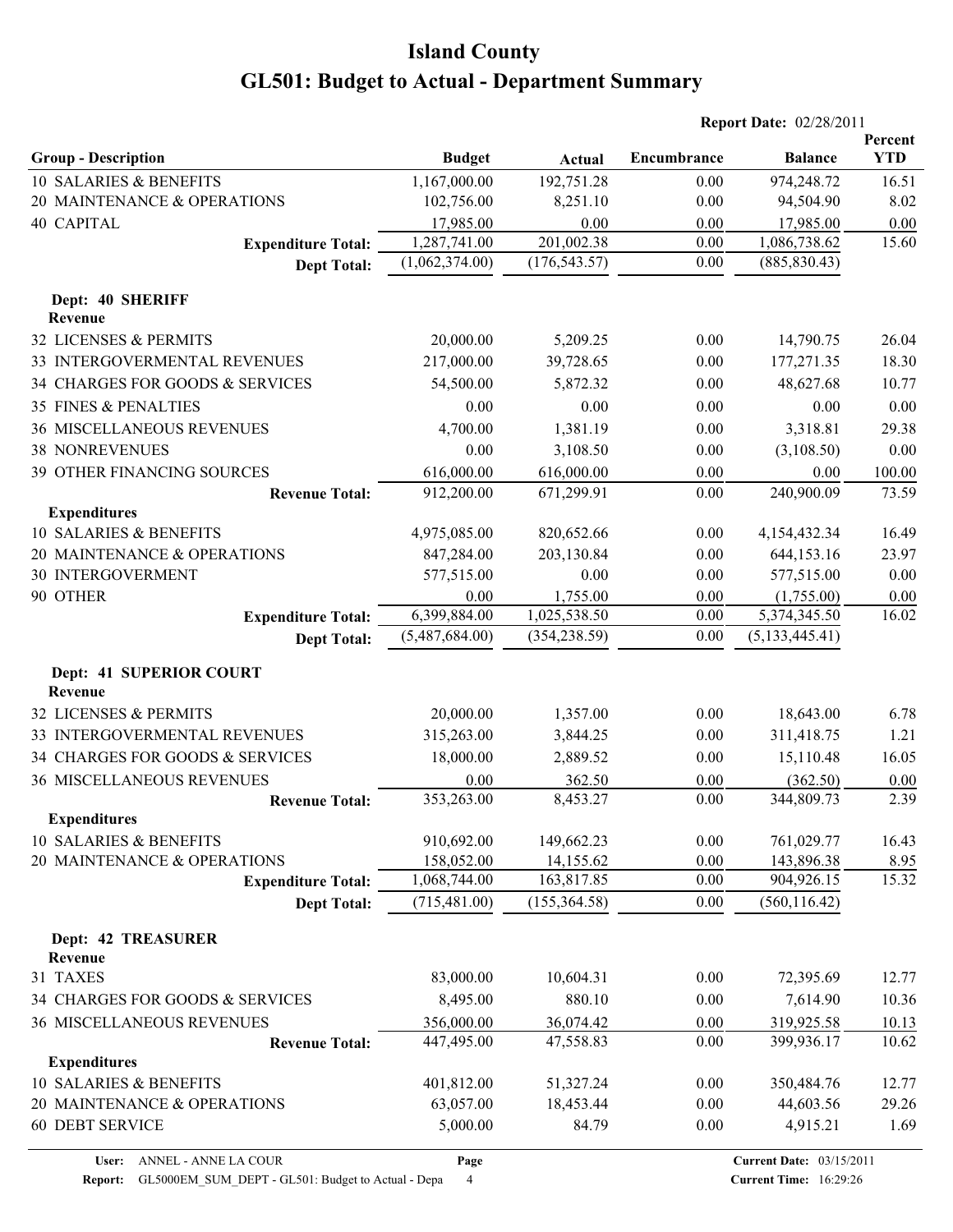|                                                 |                             |                            |                     | <b>Report Date: 02/28/2011</b> |                     |
|-------------------------------------------------|-----------------------------|----------------------------|---------------------|--------------------------------|---------------------|
|                                                 |                             |                            |                     |                                | Percent             |
| <b>Group - Description</b>                      | <b>Budget</b><br>469,869.00 | <b>Actual</b><br>69,865.47 | Encumbrance<br>0.00 | <b>Balance</b><br>400,003.53   | <b>YTD</b><br>14.86 |
| <b>Expenditure Total:</b><br><b>Dept Total:</b> | (22, 374.00)                | (22, 306.64)               | 0.00                | (67.36)                        |                     |
|                                                 |                             |                            |                     |                                |                     |
| Dept: 47 BUDGET                                 |                             |                            |                     |                                |                     |
| <b>Expenditures</b>                             |                             |                            |                     |                                |                     |
| 10 SALARIES & BENEFITS                          | 118,952.00                  | 20,731.40                  | 0.00                | 98,220.60                      | 17.42               |
| 20 MAINTENANCE & OPERATIONS                     | 8,300.00                    | 330.45                     | 0.00                | 7,969.55                       | 3.98                |
| <b>Expenditure Total:</b>                       | 127,252.00                  | 21,061.85                  | 0.00                | 106,190.15                     | 16.55               |
| <b>Dept Total:</b>                              | (127, 252.00)               | (21,061.85)                | 0.00                | (106, 190.15)                  |                     |
| Dept: 48 EMERGENCY MANAGEMENT<br>Revenue        |                             |                            |                     |                                |                     |
| 33 INTERGOVERMENTAL REVENUES                    | 213,411.00                  | 0.00                       | 0.00                | 213,411.00                     | 0.00                |
| <b>Revenue Total:</b>                           | 213,411.00                  | 0.00                       | 0.00                | 213,411.00                     | 0.00                |
| <b>Expenditures</b>                             |                             |                            |                     |                                |                     |
| 10 SALARIES & BENEFITS                          | 50,677.00                   | 788.25                     | 0.00                | 49,888.75                      | 1.55                |
| 20 MAINTENANCE & OPERATIONS                     | 179,133.00                  | 8,816.08                   | 0.00                | 170,316.92                     | 4.92                |
| 30 INTERGOVERMENT                               | 25,000.00                   | 2,884.00                   | 0.00                | 22,116.00                      | 11.53               |
| 40 CAPITAL                                      | 17,278.00                   | 0.00                       | 0.00                | 17,278.00                      | 0.00                |
| <b>Expenditure Total:</b>                       | 272,088.00                  | 12,488.33                  | 0.00                | 259,599.67                     | 4.58                |
| <b>Dept Total:</b>                              | (58,677.00)                 | (12, 488.33)               | 0.00                | (46, 188.67)                   |                     |
| Dept: 51 CIVIL SERVICE                          |                             |                            |                     |                                |                     |
| Revenue                                         |                             |                            |                     |                                |                     |
| 34 CHARGES FOR GOODS & SERVICES                 | 500.00                      | 0.00                       | 0.00                | 500.00                         | 0.00                |
| <b>Revenue Total:</b>                           | 500.00                      | 0.00                       | 0.00                | 500.00                         | 0.00                |
| <b>Expenditures</b>                             |                             |                            |                     |                                |                     |
| 20 MAINTENANCE & OPERATIONS                     | 0.00                        | 13.73                      | 0.00                | (13.73)                        | 0.00                |
| <b>Expenditure Total:</b>                       | 0.00                        | 13.73                      | 0.00                | (13.73)                        | 0.00                |
| <b>Dept Total:</b>                              | 500.00                      | (13.73)                    | 0.00                | 513.73                         |                     |
| Dept: 53 PLANNING                               |                             |                            |                     |                                |                     |
| Revenue                                         |                             |                            |                     |                                |                     |
| 32 LICENSES & PERMITS                           | 870,000.00                  | 149,815.86                 | $0.00\,$            | 720,184.14                     | 17.22               |
| 33 INTERGOVERMENTAL REVENUES                    | 177,200.00                  | 0.00                       | 0.00                | 177,200.00                     | 0.00                |
| 34 CHARGES FOR GOODS & SERVICES                 | 491,100.00                  | 54,109.01                  | 0.00                | 436,990.99                     | 11.01               |
| 36 MISCELLANEOUS REVENUES                       | 2,000.00                    | (393.09)                   | 0.00                | 2,393.09                       | $-19.65$            |
| 39 OTHER FINANCING SOURCES                      | 49,000.00                   | 49,000.00                  | 0.00                | 0.00                           | 100.00              |
| <b>Revenue Total:</b>                           | 1,589,300.00                | 252,531.78                 | 0.00                | 1,336,768.22                   | 15.88               |
| <b>Expenditures</b>                             |                             |                            |                     |                                |                     |
| 10 SALARIES & BENEFITS                          | 1,380,283.00                | 206,450.16                 | $0.00\,$            | 1,173,832.84                   | 14.95               |
| 20 MAINTENANCE & OPERATIONS                     | 218,308.00                  | 46,461.23                  | 0.00                | 171,846.77                     | 21.28               |
| <b>Expenditure Total:</b>                       | 1,598,591.00                | 252,911.39                 | 0.00                | 1,345,679.61                   | 15.82               |
| <b>Dept Total:</b>                              | (9,291.00)                  | (379.61)                   | 0.00                | (8,911.39)                     |                     |
| Dept: 54 GENERAL SERVICES ADMIN                 |                             |                            |                     |                                |                     |
| Revenue                                         |                             |                            |                     |                                |                     |
| 31 TAXES                                        | 0.00                        | $0.00\,$                   | $0.00\,$            | 0.00                           | 0.00                |
|                                                 |                             |                            |                     |                                |                     |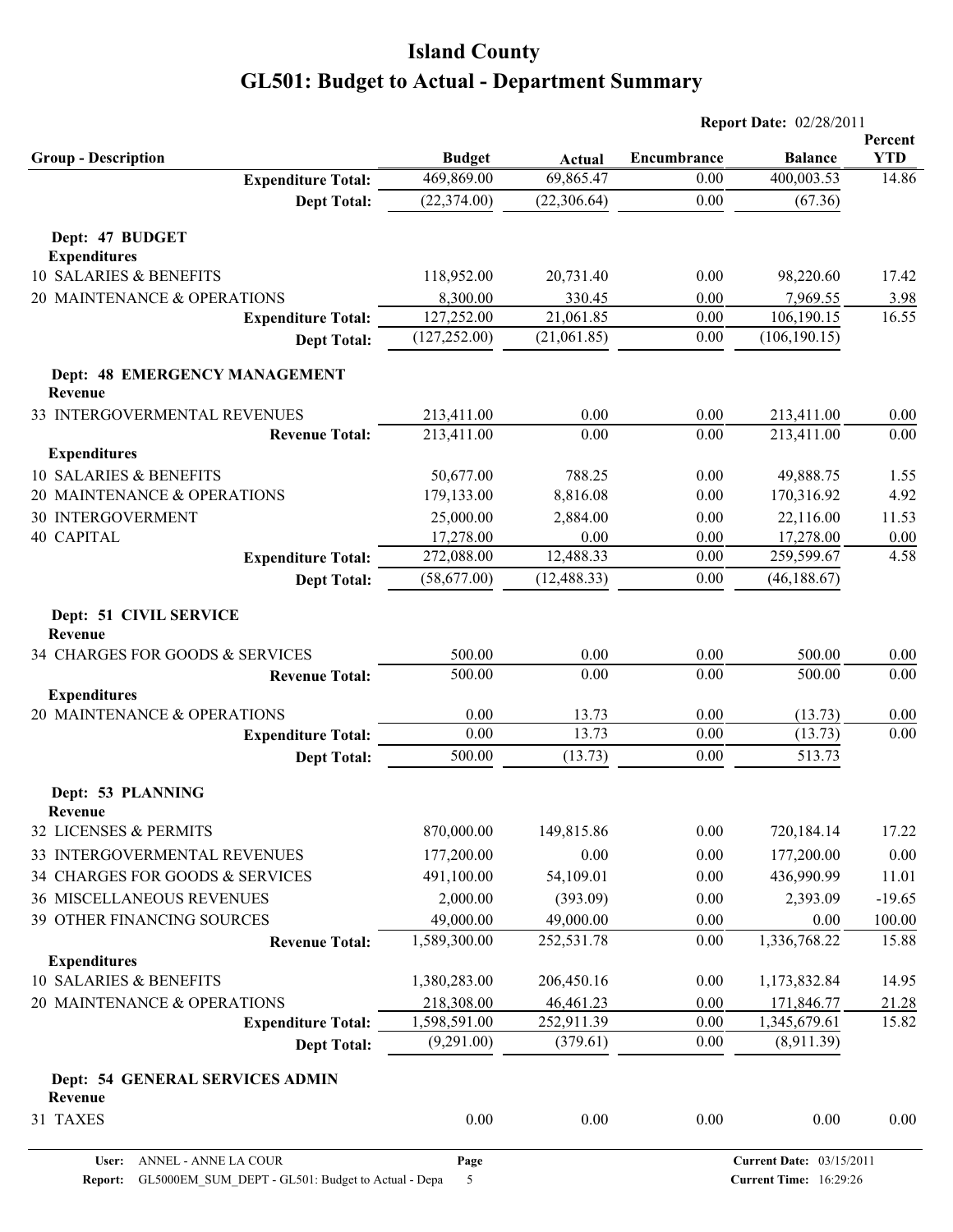|                                                  |                |               |             | <b>Report Date: 02/28/2011</b> |                       |
|--------------------------------------------------|----------------|---------------|-------------|--------------------------------|-----------------------|
| <b>Group - Description</b>                       | <b>Budget</b>  | Actual        | Encumbrance | <b>Balance</b>                 | Percent<br><b>YTD</b> |
| 33 INTERGOVERMENTAL REVENUES                     | 58,897.00      | 0.00          | 0.00        | 58,897.00                      | 0.00                  |
| 34 CHARGES FOR GOODS & SERVICES                  | 48,500.00      | 7,339.00      | 0.00        | 41,161.00                      | 15.13                 |
| <b>35 FINES &amp; PENALTIES</b>                  | 5,000.00       | 135.00        | 0.00        | 4,865.00                       | 2.70                  |
| <b>36 MISCELLANEOUS REVENUES</b>                 | 7,000.00       | 240.00        | 0.00        | 6,760.00                       | 3.42                  |
| <b>Revenue Total:</b>                            | 119,397.00     | 7,714.00      | 0.00        | 111,683.00                     | 6.46                  |
| <b>Expenditures</b>                              |                |               |             |                                |                       |
| 10 SALARIES & BENEFITS                           | 125,143.00     | 14,202.98     | 0.00        | 110,940.02                     | 11.34                 |
| 20 MAINTENANCE & OPERATIONS                      | 992,032.00     | 145,533.97    | 0.00        | 846,498.03                     | 14.67                 |
| <b>30 INTERGOVERMENT</b>                         | 11,044.00      | 9,848.32      | 0.00        | 1,195.68                       | 89.17                 |
| <b>40 CAPITAL</b>                                | 0.00           | 0.00          | 0.00        | 0.00                           | 0.00                  |
| <b>60 DEBT SERVICE</b>                           | 0.00           | 0.00          | 0.00        | 0.00                           | 0.00                  |
| <b>Expenditure Total:</b>                        | 1,128,219.00   | 169,585.27    | 0.00        | 958,633.73                     | 15.03                 |
| <b>Dept Total:</b>                               | (1,008,822.00) | (161, 871.27) | 0.00        | (846,950.73)                   |                       |
| <b>Dept: 59 HUMAN RESOURCES</b><br>Revenue       |                |               |             |                                |                       |
| <b>36 MISCELLANEOUS REVENUES</b>                 | 0.00           | 925.52        | 0.00        | (925.52)                       | 0.00                  |
| <b>Revenue Total:</b>                            | 0.00           | 925.52        | 0.00        | (925.52)                       | 0.00                  |
| <b>Expenditures</b>                              |                |               |             |                                |                       |
| 10 SALARIES & BENEFITS                           | 138,400.00     | 19,010.24     | 0.00        | 119,389.76                     | 13.73                 |
| 20 MAINTENANCE & OPERATIONS                      | 13,800.00      | 5,825.19      | 0.00        | 7,974.81                       | 42.21                 |
| <b>Expenditure Total:</b>                        | 152,200.00     | 24,835.43     | 0.00        | 127,364.57                     | 16.31                 |
| <b>Dept Total:</b>                               | (152,200.00)   | (23,909.91)   | 0.00        | (128, 290.09)                  |                       |
| Dept: 90 FUND NON-DEPARTMENTAL<br><b>Revenue</b> |                |               |             |                                |                       |
| 30 USE OF FUND BALANCE/RESERVES                  | 150,000.00     | 0.00          | 0.00        | 150,000.00                     | 0.00                  |
| 31 TAXES                                         | 13,237,934.00  | 1,488,111.64  | 0.00        | 11,749,822.36                  | 11.24                 |
| 33 INTERGOVERMENTAL REVENUES                     | 1,007,000.00   | 136,320.86    | 0.00        | 870,679.14                     | 13.53                 |
| <b>36 MISCELLANEOUS REVENUES</b>                 | 14,000.00      | 820.66        | 0.00        | 13,179.34                      | 5.86                  |
| 39 OTHER FINANCING SOURCES                       | 1,192,000.00   | 1,192,000.00  | 0.00        | 0.00                           | 100.00                |
| <b>Revenue Total:</b>                            | 15,600,934.00  | 2,817,253.16  | 0.00        | 12,783,680.84                  | 18.05                 |
| <b>Expenditures</b>                              |                |               |             |                                |                       |
| 10 SALARIES & BENEFITS                           | (196,000.00)   | 0.00          | 0.00        | (196,000.00)                   | $0.00\,$              |
| 20 MAINTENANCE & OPERATIONS                      | 105,760.00     | 0.00          | 0.00        | 105,760.00                     | 0.00                  |
| 50 INTERDEPT & TRANSFERS                         | 1,668,107.00   | 1,265,107.00  | 0.00        | 403,000.00                     | 75.84                 |
| <b>60 DEBT SERVICE</b>                           | 0.00           | 0.00          | 0.00        | 0.00                           | 0.00                  |
| 90 OTHER                                         | 421,000.00     | 0.00          | 0.00        | 421,000.00                     | 0.00                  |
| <b>Expenditure Total:</b>                        | 1,998,867.00   | 1,265,107.00  | 0.00        | 733,760.00                     | 63.29                 |
| <b>Dept Total:</b>                               | 13,602,067.00  | 1,552,146.16  | 0.00        | 12,049,920.84                  |                       |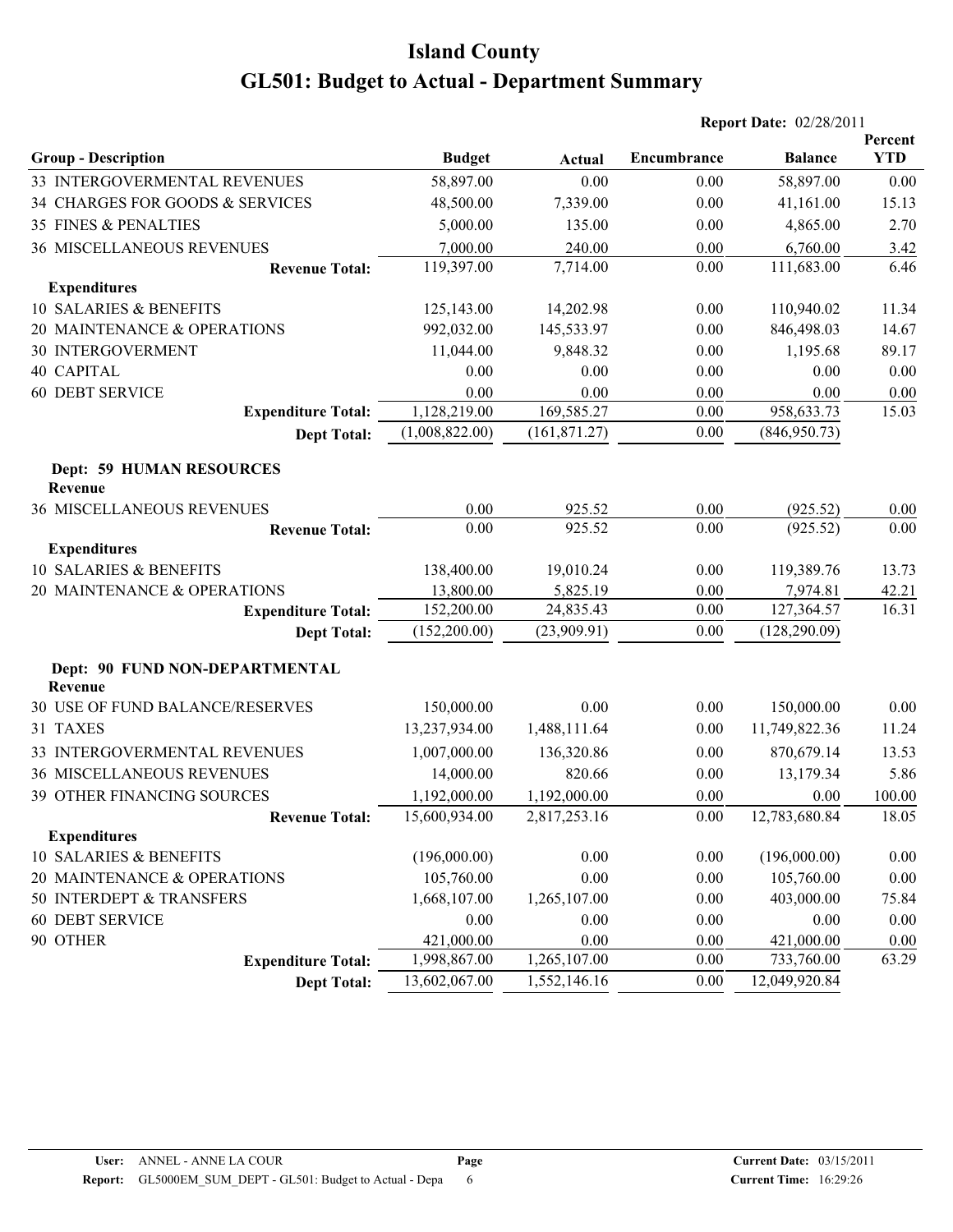|                                                                                                         | <b>Prior Years to Date Actuals</b> |              | 2011<br>Approved | 2011<br><b>Month</b><br>to Date @ | 2011<br>Year to<br>Date @ | 2011<br><b>Encumbered</b><br>Amount @ | 2011<br>Balance @    | <b>Percent</b>                              |
|---------------------------------------------------------------------------------------------------------|------------------------------------|--------------|------------------|-----------------------------------|---------------------------|---------------------------------------|----------------------|---------------------------------------------|
| Object<br><b>Description</b>                                                                            | 2009                               | 2010         | <b>Budget</b>    | 02/28/2011                        | 02/28/2011                | 02/28/2011                            | 02/28/2011           | <b>YTD</b>                                  |
| 2% HOTEL/MOTEL PUBLIC FACILITI (124)                                                                    |                                    |              |                  |                                   |                           |                                       |                      |                                             |
| USE OF FUND BALANCE                                                                                     | 0.00                               | 0.00         | 0.00             | 0.00                              | 0.00                      | 0.00                                  | 0.00                 | 0%                                          |
| <b>REVENUES</b>                                                                                         | 24,439.13                          | 23,441.34    | 115,000.00       | 22,052.64                         | 25,169.41                 | 0.00                                  | 89,830.59            | 22 %                                        |
| <b>EXPENDITURES</b>                                                                                     | (2,230.00)                         | (7,301.36)   | (110, 400.00)    | (2,764.10)                        | (2,764.10)                | 0.00                                  | (107, 635.90)        | 3%                                          |
| <b>TRANSFERS OUT</b>                                                                                    | (642.00)                           | (4,600.00)   | (4,600.00)       | 0.00                              | (4,500.00)                | 0.00                                  | (100.00)             | 98 %                                        |
| Net 2% HOTEL/MOTEL PUBLIC FACILITI (124)                                                                | 21,567.13                          | 11.539.98    | 0.00             | 19,288.54                         | 17,905.31                 | 0.00                                  | (17,905.31)          |                                             |
| <b>ALCOHOL/SUBSTANCE ABUSE (123)</b>                                                                    |                                    |              |                  |                                   |                           |                                       |                      |                                             |
| USE OF FUND BALANCE                                                                                     | 0.00                               | 0.00         | 0.00             | 0.00                              | 0.00                      | 0.00                                  | 0.00                 | $0\%$                                       |
| <b>REVENUES</b>                                                                                         | 23,790.14                          | 1,795.06     | 11,000.00        | 0.00                              | 624.84                    | 0.00                                  | 10,375.16            | 6 %                                         |
| <b>GRANT REVENUES</b>                                                                                   | 27,728.39                          | 0.00         | 584,395.00       | 1,713.60                          | 1,713.60                  | 0.00                                  | 582,681.40           | 0%                                          |
| <b>EXPENDITURES</b>                                                                                     | (34, 522.92)                       | (30,042.09)  | (595, 395.00)    | (7,321.60)                        | (11, 723.50)              | 0.00                                  | (583, 671.50)        | 2%                                          |
| <b>TRANSFERS IN</b>                                                                                     | 5,515.80                           | 28,883.00    | 0.00             | 0.00                              | 0.00                      | 0.00                                  | 0.00                 | 0%                                          |
| <b>TRANSFERS OUT</b>                                                                                    | (2,645.50)                         | 0.00         | 0.00             | 0.00                              | 0.00                      | 0.00                                  | 0.00                 | $0\%$                                       |
| Net ALCOHOL/SUBSTANCE ABUSE (123)                                                                       | 19,865.91                          | 635.97       | 0.00             | (5,608.00)                        | (9,385.06)                | 0.00                                  | 9,385.06             |                                             |
| <b>ANTI-PROFITEERING (136)</b>                                                                          |                                    |              |                  |                                   |                           |                                       |                      |                                             |
| USE OF FUND BALANCE                                                                                     | 0.00                               | 0.00         | 0.00             | 0.00                              | 0.00                      | 0.00                                  | 0.00                 | $0\%$                                       |
| <b>REVENUES</b>                                                                                         | 61.65                              | 5.71         | 0.00             | 2.13                              | 4.63                      | 0.00                                  | (4.63)               | $0\%$                                       |
| <b>TRANSFERS OUT</b>                                                                                    | 0.00                               | 0.00         | 0.00             | 0.00                              | 0.00                      | 0.00                                  | 0.00                 | $0\%$                                       |
| Net ANTI-PROFITEERING (136)                                                                             | 61.65                              | 5.71         | 0.00             | 2.13                              | 4.63                      | 0.00                                  | (4.63)               |                                             |
| <b>AUDITOR'S O &amp; M (118)</b>                                                                        |                                    |              |                  |                                   |                           |                                       |                      |                                             |
| USE OF FUND BALANCE                                                                                     | 0.00                               | 0.00         | 0.00             | 0.00                              | 0.00                      | 0.00                                  | 0.00                 | $0\%$                                       |
| <b>REVENUES</b>                                                                                         | 12,584.44                          | 10,676.03    | 124,665.00       | 7,872.20                          | 12,954.80                 | 0.00                                  | 111,710.20           | 10%                                         |
| <b>EXPENDITURES</b>                                                                                     | (17, 217, 10)                      | (14, 438.93) | (150,065.00)     | (38,988.64)                       | (45, 130.45)              | 0.00                                  | (104, 934.55)        | 30 %                                        |
| <b>TRANSFERS IN</b>                                                                                     | 4,310.90                           | 25,400.00    | 25,400.00        | 0.00                              | 25,400.00                 | 0.00                                  | 0.00                 | 100 %                                       |
| <b>TRANSFERS OUT</b>                                                                                    | 0.00                               | 0.00         | 0.00             | 0.00                              | 0.00                      | 0.00                                  | 0.00                 | $0\%$                                       |
| Net AUDITOR'S O & M (118)                                                                               | (321.76)                           | 21,637.10    | 0.00             | (31.116.44)                       | (6.775.65)                | 0.00                                  | 6,775.65             |                                             |
| <b>CAPITAL DRAINAGE (321)</b>                                                                           |                                    |              |                  |                                   |                           |                                       |                      |                                             |
| <b>EXPENDITURES</b>                                                                                     | (10, 208.00)                       | (10,992.13)  | (410,000.00)     | (3,077.13)                        | (3,517.35)                | 0.00                                  | (406, 482.65)        | 1%                                          |
| <b>TRANSFERS IN</b>                                                                                     | 0.00                               | 100,000.00   | 410,000.00       | 0.00                              | 111,000.00                | 0.00                                  | 299,000.00           | 27 %                                        |
| <b>TRANSFERS OUT</b>                                                                                    | 0.00                               | (22.700.00)  | 0.00             | 0.00                              | (16,800.00)               | 0.00                                  | 16,800.00            | 0%                                          |
| Net CAPITAL DRAINAGE (321)                                                                              | (10, 208.00)                       | 66,307.87    | 0.00             | (3,077.13)                        | 90,682.65                 | 0.00                                  | (90,682.65)          |                                             |
| CASA FUND (131)                                                                                         |                                    |              |                  |                                   |                           |                                       |                      |                                             |
| USE OF FUND BALANCE                                                                                     | 0.00                               | 0.00         | 7,000.00         | 0.00                              | 0.00                      | 0.00                                  | 7,000.00             | 0%                                          |
| <b>REVENUES</b>                                                                                         | 0.00                               | 0.00         | 0.00             | 0.00                              | 200.00                    | 0.00                                  | (200.00)             | 0%                                          |
| <b>GRANT REVENUES</b>                                                                                   | 0.00                               | 0.00         | 59,031.00        | 0.00                              | 4,919.25                  | 0.00                                  | 54,111.75            | 8%                                          |
| <b>EXPENDITURES</b>                                                                                     | (19,714.75)                        | (18, 544.48) | (116, 622.00)    | (8, 145.59)                       | (15,820.31)               | 0.00                                  | (100, 801.69)        | 14 %                                        |
| <b>TRANSFERS IN</b>                                                                                     | 8,431.80                           | 50,591.00    | 50,591.00        | 0.00                              | 50,591.00                 | 0.00                                  | 0.00                 | 100 %                                       |
| <b>TRANSFERS OUT</b>                                                                                    | 0.00                               | 0.00         | 0.00             | 0.00                              | 0.00                      | 0.00                                  | 0.00                 | 0%                                          |
| User: ANNEL - ANNE LA COUR<br><b>Report:</b> GL5010EM_FUND - GL535: Multi Year Budget to Actual by Fund |                                    |              | Page             |                                   |                           |                                       | <b>Current Date:</b> | 03/15/2011<br><b>Current Time: 16:32:55</b> |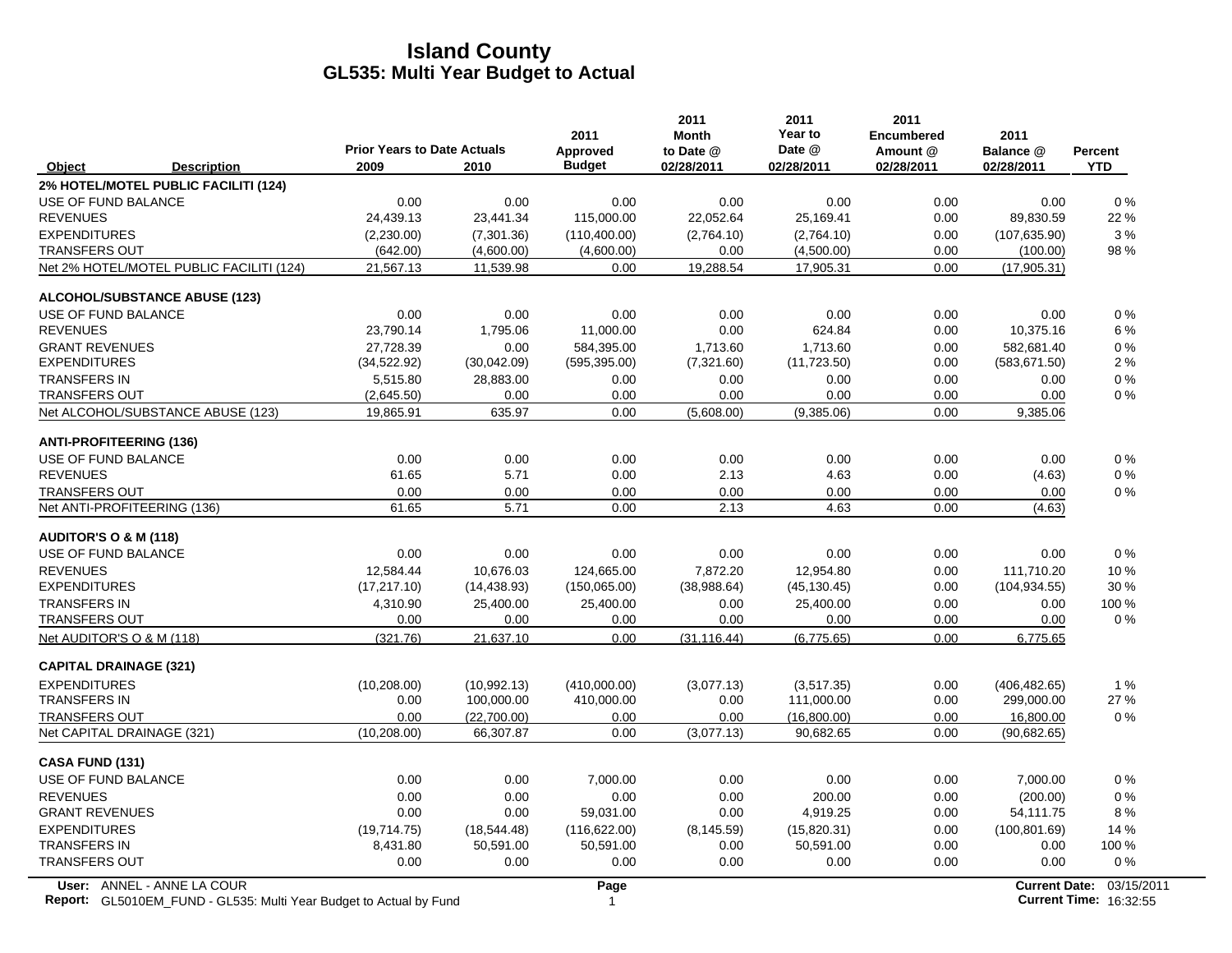|                                                                    | <b>Prior Years to Date Actuals</b> |             | 2011<br>Approved | 2011<br><b>Month</b><br>to Date @ | 2011<br>Year to<br>Date @ | 2011<br><b>Encumbered</b><br>Amount @ | 2011<br>Balance @    | <b>Percent</b>                |
|--------------------------------------------------------------------|------------------------------------|-------------|------------------|-----------------------------------|---------------------------|---------------------------------------|----------------------|-------------------------------|
| Object<br><b>Description</b>                                       | 2009                               | 2010        | <b>Budget</b>    | 02/28/2011                        | 02/28/2011                | 02/28/2011                            | 02/28/2011           | <b>YTD</b>                    |
| Net CASA FUND (131)                                                | (11, 282.95)                       | 32,046.52   | 0.00             | (8, 145.59)                       | 39,889.94                 | 0.00                                  | (39, 889.94)         |                               |
| <b>COMM MENTAL HEALTH FACILITY (148)</b>                           |                                    |             |                  |                                   |                           |                                       |                      |                               |
| <b>REVENUES</b>                                                    | 964.52                             | 482.26      | 5,566.00         | 964.52                            | 964.52                    | 0.00                                  | 4,601.48             | 17%                           |
| <b>EXPENDITURES</b>                                                | 0.00                               | (409.61)    | (5,566.00)       | (1,482.83)                        | (1,892.44)                | 0.00                                  | (3,673.56)           | 34 %                          |
| Net COMM MENTAL HEALTH FACILITY (148)                              | 964.52                             | 72.65       | 0.00             | (518.31)                          | (927.92)                  | 0.00                                  | 927.92               |                               |
| <b>CONSERVATION FUTURES (132)</b>                                  |                                    |             |                  |                                   |                           |                                       |                      |                               |
| USE OF FUND BALANCE                                                | 0.00                               | 0.00        | 0.00             | 0.00                              | 0.00                      | 0.00                                  | 0.00                 | $0\%$                         |
| <b>REVENUES</b>                                                    | 10,827.02                          | 4,321.98    | 677,000.00       | 3,003.92                          | 9,782.87                  | 0.00                                  | 667,217.13           | 1%                            |
| <b>GRANT REVENUES</b>                                              | 69,629.59                          | 28,744.20   | 0.00             | 0.00                              | 0.00                      | 0.00                                  | 0.00                 | $0\%$                         |
| <b>EXPENDITURES</b>                                                | (2, 185.85)                        | (699.02)    | (677,000.00)     | (1,057.03)                        | (1,514.99)                | 0.00                                  | (675, 485.01)        | 0%                            |
| <b>TRANSFERS OUT</b>                                               | 0.00                               | 0.00        | 0.00             | 0.00                              | 0.00                      | 0.00                                  | 0.00                 | $0\%$                         |
| Net CONSERVATION FUTURES (132)                                     | 78,270.76                          | 32,367.16   | 0.00             | 1,946.89                          | 8,267.88                  | 0.00                                  | (8, 267.88)          |                               |
| <b>CONSTRUCTION &amp; ACQUISITION (308)</b>                        |                                    |             |                  |                                   |                           |                                       |                      |                               |
| USE OF FUND BALANCE                                                | 0.00                               | 0.00        | 0.00             | 0.00                              | 0.00                      | 0.00                                  | 0.00                 | $0\%$                         |
| <b>EXPENDITURES</b>                                                | 0.00                               | 0.00        | 0.00             | 0.00                              | 0.00                      | 0.00                                  | 0.00                 | $0\%$                         |
| <b>TRANSFERS IN</b>                                                | 0.00                               | 0.00        | 0.00             | 0.00                              | 0.00                      | 0.00                                  | 0.00                 | $0\%$                         |
| Net CONSTRUCTION & ACQUISITION (308)                               | 0.00                               | 0.00        | 0.00             | 0.00                              | 0.00                      | 0.00                                  | 0.00                 |                               |
| <b>CORNET BAY DOCK (119)</b>                                       |                                    |             |                  |                                   |                           |                                       |                      |                               |
| <b>REVENUES</b>                                                    | 7,100.00                           | 6,605.00    | 16,400.00        | 7,350.00                          | 8,760.00                  | 0.00                                  | 7,640.00             | 53%                           |
| <b>EXPENDITURES</b>                                                | (939.48)                           | (1,031.40)  | (16,400.00)      | (538.20)                          | (1,017.02)                | 0.00                                  | (15, 382.98)         | 6 %                           |
| <b>TRANSFERS OUT</b>                                               | 0.00                               | (600.00)    | 0.00             | 0.00                              | (700.00)                  | 0.00                                  | 700.00               | $0\%$                         |
| Net CORNET BAY DOCK (119)                                          | 6,160.52                           | 4,973.60    | 0.00             | 6,811.80                          | 7,042.98                  | 0.00                                  | (7,042.98)           |                               |
| <b>COUNTY FAIR (110)</b>                                           |                                    |             |                  |                                   |                           |                                       |                      |                               |
| <b>REVENUES</b>                                                    | 4,855.93                           | 17.667.00   | 238,000.00       | 10.407.00                         | 13.944.60                 | 0.00                                  | 224,055.40           | 6 %                           |
| <b>GRANT REVENUES</b>                                              | 0.00                               | 0.00        | 0.00             | 0.00                              | 0.00                      | 0.00                                  | 0.00                 | $0\%$                         |
| <b>EXPENDITURES</b>                                                | (16, 303.13)                       | (14,808.79) | (268,000.00)     | (10, 348.68)                      | (15, 355.90)              | 0.00                                  | (252, 644.10)        | 6 %                           |
| <b>TRANSFERS IN</b>                                                | 0.00                               | 0.00        | 30,000.00        | 0.00                              | 0.00                      | 0.00                                  | 30,000.00            | $0\%$                         |
| <b>TRANSFERS OUT</b>                                               | 0.00                               | 0.00        | 0.00             | 0.00                              | 0.00                      | 0.00                                  | 0.00                 | $0\%$                         |
| Net COUNTY FAIR (110)                                              | (11, 447.20)                       | 2.858.21    | 0.00             | 58.32                             | (1,411.30)                | 0.00                                  | 1,411.30             |                               |
| <b>COUNTY LAW LIBRARY (103)</b>                                    |                                    |             |                  |                                   |                           |                                       |                      |                               |
| USE OF FUND BALANCE                                                | 0.00                               | 0.00        | 6,780.00         | 0.00                              | 0.00                      | 0.00                                  | 6,780.00             | $0\%$                         |
| <b>REVENUES</b>                                                    | 4,024.19                           | 3,951.25    | 26,100.00        | 2,096.02                          | 4,055.68                  | 0.00                                  | 22,044.32            | 16%                           |
| <b>EXPENDITURES</b>                                                | (4, 124.04)                        | (4, 166.44) | (32,880.00)      | (2,849.25)                        | (4,523.83)                | 0.00                                  | (28, 356.17)         | 14 %                          |
| Net COUNTY LAW LIBRARY (103)                                       | (99.85)                            | (215.19)    | 0.00             | (753.23)                          | (468.15)                  | 0.00                                  | 468.15               |                               |
| <b>COUNTY ROAD (101)</b>                                           |                                    |             |                  |                                   |                           |                                       |                      |                               |
| USE OF FUND BALANCE                                                | 0.00                               | 0.00        | 13,113.00        | 0.00                              | 0.00                      | 0.00                                  | 13,113.00            | $0\%$                         |
| User: ANNEL - ANNE LA COUR                                         |                                    |             | Page             |                                   |                           |                                       | <b>Current Date:</b> | 03/15/2011                    |
| Report: GL5010EM_FUND - GL535: Multi Year Budget to Actual by Fund |                                    |             | 2                |                                   |                           |                                       |                      | <b>Current Time: 16:32:55</b> |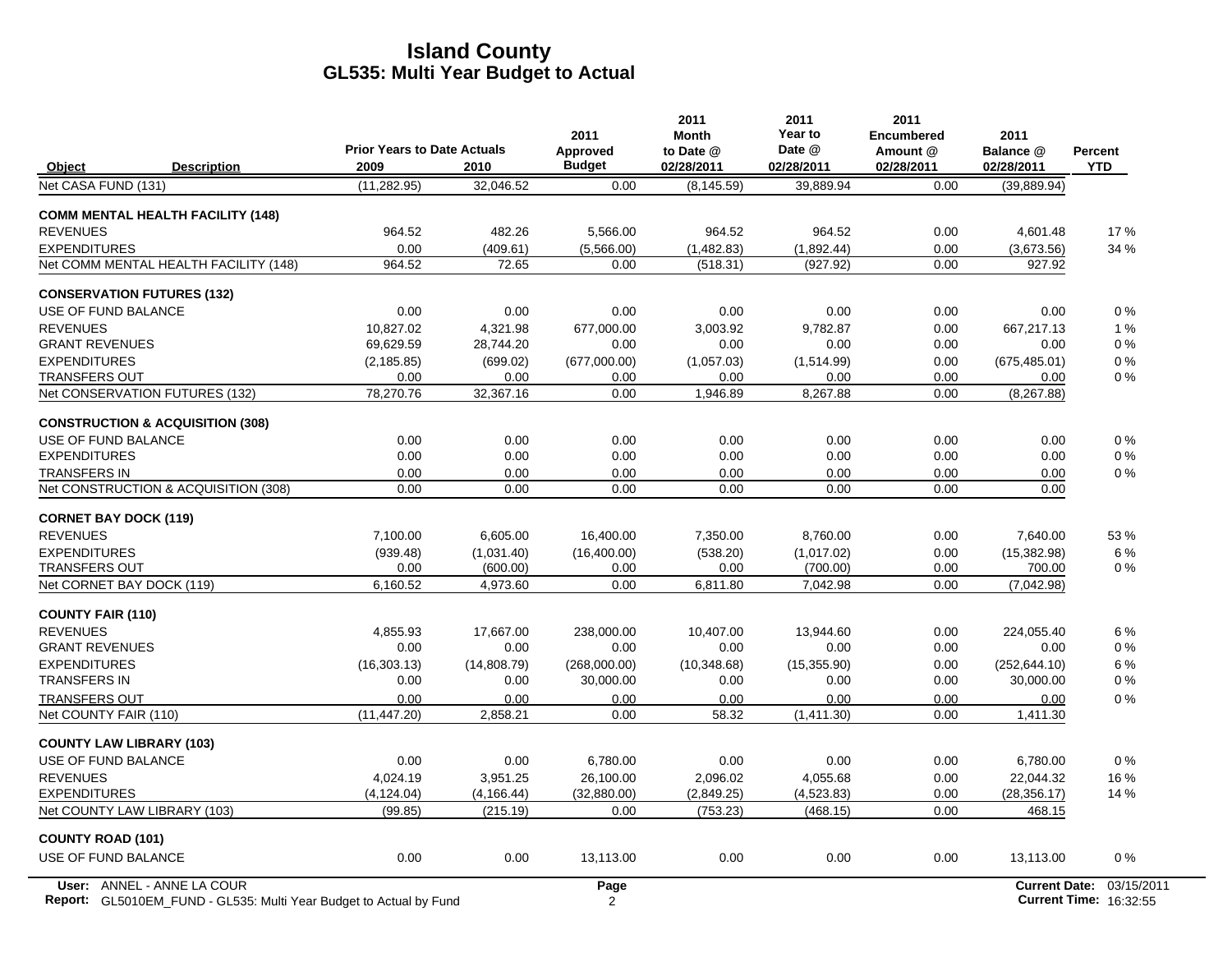|                               |                                         | <b>Prior Years to Date Actuals</b> |                | 2011                      | 2011<br><b>Month</b><br>to Date @ | 2011<br>Year to<br>Date @ | 2011<br><b>Encumbered</b><br>Amount @ | 2011<br>Balance @ |                              |
|-------------------------------|-----------------------------------------|------------------------------------|----------------|---------------------------|-----------------------------------|---------------------------|---------------------------------------|-------------------|------------------------------|
| Object                        | <b>Description</b>                      | 2009                               | 2010           | Approved<br><b>Budget</b> | 02/28/2011                        | 02/28/2011                | 02/28/2011                            | 02/28/2011        | <b>Percent</b><br><b>YTD</b> |
| <b>REVENUES</b>               |                                         | 1,062,500.25                       | 1,076,488.06   | 14,801,331.00             | 621,543.35                        | 1,159,560.19              | 0.00                                  | 13,641,770.81     | 8%                           |
| <b>GRANT REVENUES</b>         |                                         | 33.059.62                          | 36,890.69      | 4,541,277.00              | 23,657.56                         | 386,193.15                | 0.00                                  | 4,155,083.85      | 9%                           |
| <b>EXPENDITURES</b>           |                                         | (1,241,429.96)                     | (1,289,454.24) | (17,776,124.00)           | (541, 014.15)                     | (959, 799.63)             | 0.00                                  | (16, 816, 324.37) | 5 %                          |
| <b>TRANSFERS IN</b>           |                                         | 0.00                               | 0.00           | 0.00                      | 0.00                              | 0.00                      | 0.00                                  | 0.00              | 0%                           |
| TRANSFERS OUT                 |                                         | (239, 885.30)                      | (1,526,217.00) | (1,579,597.00)            | 0.00                              | (1,514,967.00)            | 0.00                                  | (64, 630.00)      | 96 %                         |
| Net COUNTY ROAD (101)         |                                         | (385, 755.39)                      | (1,702,292.49) | 0.00                      | 104,186.76                        | (929, 013.29)             | 0.00                                  | 929,013.29        |                              |
|                               | <b>COURTHOUSE EXPANSION (309)</b>       |                                    |                |                           |                                   |                           |                                       |                   |                              |
| <b>REVENUES</b>               |                                         | 17.82                              | 4.28           | 0.00                      | 1.61                              | 3.47                      | 0.00                                  | (3.47)            | 0%                           |
|                               | Net COURTHOUSE EXPANSION (309)          | 17.82                              | 4.28           | 0.00                      | 1.61                              | 3.47                      | 0.00                                  | (3.47)            |                              |
|                               | <b>DEVELOPMENTAL DISABILITIES (114)</b> |                                    |                |                           |                                   |                           |                                       |                   |                              |
| USE OF FUND BALANCE           |                                         | 0.00                               | 0.00           | 0.00                      | 0.00                              | 0.00                      | 0.00                                  | 0.00              | 0%                           |
| <b>REVENUES</b>               |                                         | 3,027.11                           | 1,261.31       | 190,000.00                | 897.40                            | 2,782.56                  | 0.00                                  | 187,217.44        | 1 %                          |
| <b>GRANT REVENUES</b>         |                                         | 604.57                             | 0.00           | 517,107.00                | 0.00                              | 0.00                      | 0.00                                  | 517,107.00        | 0%                           |
| <b>EXPENDITURES</b>           |                                         | (19, 457.30)                       | (18, 466.93)   | (707, 107.00)             | (47, 211.51)                      | (55, 225.61)              | 0.00                                  | (651, 881.39)     | 8 %                          |
| TRANSFERS OUT                 |                                         | 0.00                               | 0.00           | 0.00                      | 0.00                              | 0.00                      | 0.00                                  | 0.00              | 0%                           |
|                               | Net DEVELOPMENTAL DISABILITIES (114)    | (15,825.62)                        | (17, 205.62)   | 0.00                      | (46, 314.11)                      | (52, 443.05)              | 0.00                                  | 52,443.05         |                              |
| <b>DRUG SEIZURE (133)</b>     |                                         |                                    |                |                           |                                   |                           |                                       |                   |                              |
| USE OF FUND BALANCE           |                                         | 0.00                               | 0.00           | 0.00                      | 0.00                              | 0.00                      | 0.00                                  | 0.00              | 0%                           |
| <b>REVENUES</b>               |                                         | (33.54)                            | 1,002.17       | 10,000.00                 | 226.03                            | 902.00                    | 0.00                                  | 9,098.00          | 9%                           |
| <b>EXPENDITURES</b>           |                                         | (45.44)                            | 0.00           | (10,000.00)               | 0.00                              | 0.00                      | 0.00                                  | (10,000.00)       | $0\ \%$                      |
| <b>TRANSFERS OUT</b>          |                                         | 0.00                               | 0.00           | 0.00                      | 0.00                              | 0.00                      | 0.00                                  | 0.00              | 0%                           |
| Net DRUG SEIZURE (133)        |                                         | (78.98)                            | 1,002.17       | 0.00                      | 226.03                            | 902.00                    | 0.00                                  | (902.00)          |                              |
| <b>ELECTION RESERVE (111)</b> |                                         |                                    |                |                           |                                   |                           |                                       |                   |                              |
| USE OF FUND BALANCE           |                                         | 0.00                               | 0.00           | 0.00                      | 0.00                              | 0.00                      | 0.00                                  | 0.00              | 0%                           |
| <b>REVENUES</b>               |                                         | 4,655.08                           | (45.50)        | 250,000.00                | 0.00                              | 124.00                    | 0.00                                  | 249,876.00        | 0%                           |
| <b>GRANT REVENUES</b>         |                                         | 0.00                               | 0.00           | 0.00                      | 0.00                              | 0.00                      | 0.00                                  | 0.00              | 0%                           |
| <b>EXPENDITURES</b>           |                                         | (75,695.76)                        | (66, 648.46)   | (450,000.00)              | (12, 438.90)                      | (46,984.06)               | 0.00                                  | (403, 015.94)     | 10%                          |
| <b>TRANSFERS IN</b>           |                                         | 31,700.00                          | 219,925.00     | 200,000.00                | 0.00                              | 200,000.00                | 0.00                                  | 0.00              | 100 %                        |
| <b>TRANSFERS OUT</b>          |                                         | 0.00                               | 0.00           | 0.00                      | 0.00                              | 0.00                      | 0.00                                  | 0.00              | 0%                           |
| Net ELECTION RESERVE (111)    |                                         | (39.340.68)                        | 153,231.04     | 0.00                      | (12, 438.90)                      | 153,139.94                | 0.00                                  | (153, 139.94)     |                              |
| <b>ENHANCED 911 (140)</b>     |                                         |                                    |                |                           |                                   |                           |                                       |                   |                              |
| <b>REVENUES</b>               |                                         | 24,869.40                          | 9,706.00       | 740,000.00                | 28,230.25                         | 80,131.91                 | 0.00                                  | 659,868.09        | 11 %                         |
| <b>GRANT REVENUES</b>         |                                         | 0.00                               | 0.00           | 0.00                      | 0.00                              | 0.00                      | 0.00                                  | 0.00              | $0\%$                        |
| <b>EXPENDITURES</b>           |                                         | 0.00                               | 0.00           | (738, 500.00)             | (191, 437.24)                     | (191, 437.24)             | 0.00                                  | (547,062.76)      | 26 %                         |
| <b>TRANSFERS OUT</b>          |                                         | (250.00)                           | (1,500.00)     | (1,500.00)                | 0.00                              | (1,500.00)                | 0.00                                  | 0.00              | 100 %                        |
| Net ENHANCED 911 (140)        |                                         | 24,619.40                          | 8,206.00       | 0.00                      | (163, 206.99)                     | (112, 805.33)             | 0.00                                  | 112,805.33        |                              |

**EXTENSION SERVICES (160)**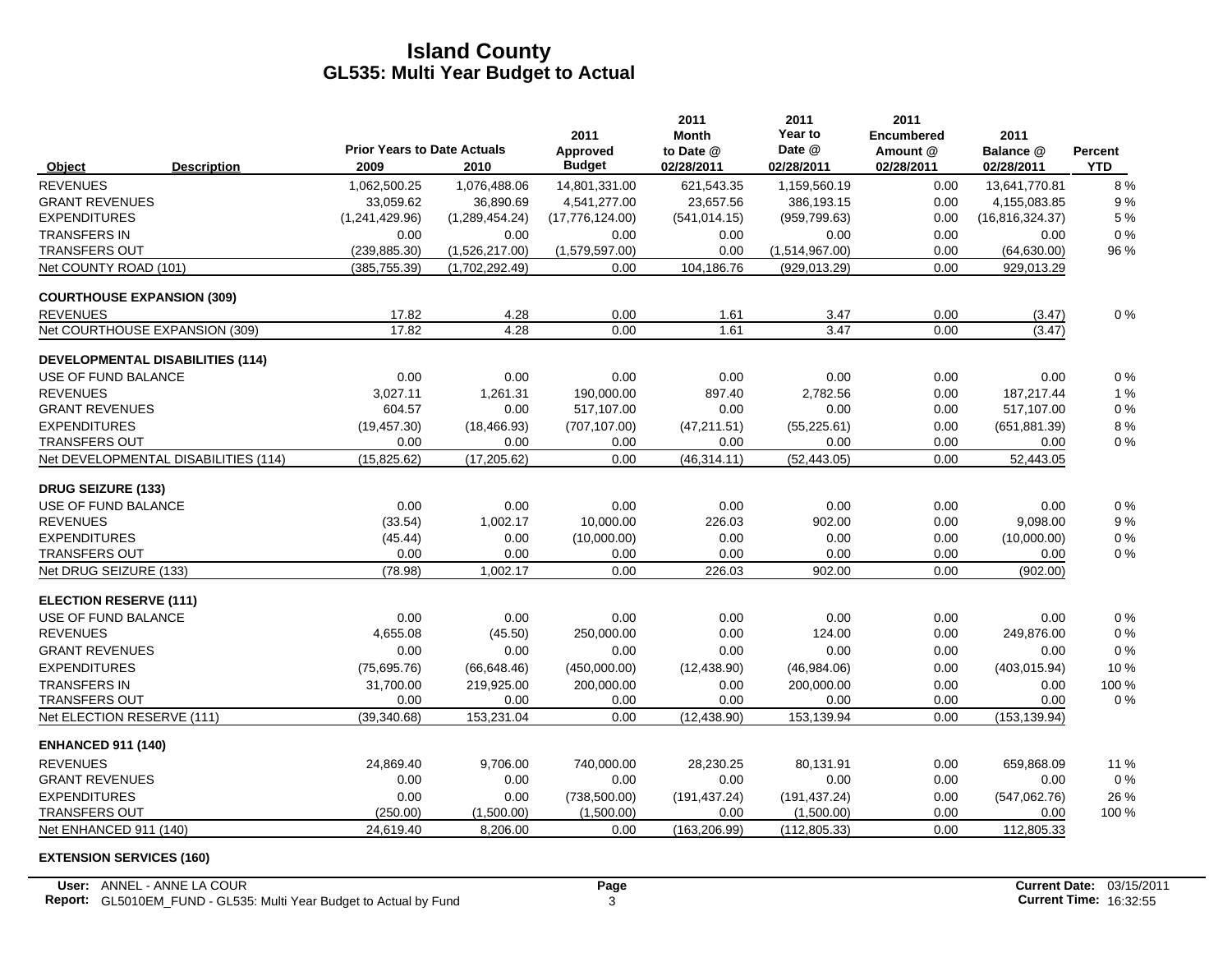| <b>Prior Years to Date Actuals</b><br>Date @<br>Approved<br>to Date @<br>Amount @<br>Balance @<br><b>Percent</b><br><b>Budget</b><br>02/28/2011<br>02/28/2011<br><b>YTD</b><br>2009<br>2010<br>02/28/2011<br>02/28/2011<br>Object<br><b>Description</b><br><b>REVENUES</b><br>232,283.00<br>1,355.00<br>9,038.31<br>75,935.04<br>75,935.04<br>0.00<br>156,347.96<br>176.309.00<br>109.834.82<br><b>GRANT REVENUES</b><br>0.00<br>31.014.28<br>66.474.18<br>66,474.18<br>0.00<br><b>EXPENDITURES</b><br>(80, 641.90)<br>(71, 192.94)<br>(53,996.66)<br>(68, 752.07)<br>0.00<br>(446, 506.93)<br>(515, 259.00)<br><b>TRANSFERS IN</b><br>149,321.00<br>106,667.00<br>95,950.00<br>0.00<br>10,717.00<br>216,469.00<br>0.00<br><b>TRANSFERS OUT</b><br>0.00<br>0.00<br>0.00<br>0.00<br>0.00<br>0.00<br>0.00<br>Net EXTENSION SERVICES (160)<br>137,182.10<br>169,607.15<br>0.00<br>118,180.65<br>0.00<br>88,412.56<br>(169, 607.15)<br><b>FAMILY RES CTR CAMANO (143)</b><br><b>REVENUES</b><br>5,641.04<br>52,465.00<br>0.00<br>4,716.27<br>3,829.00<br>3,829.00<br>48,636.00<br><b>EXPENDITURES</b><br>(3,378.97)<br>(7,833.06)<br>0.00<br>(1,995.37)<br>(52, 465.00)<br>(4,678.30)<br>(44, 631.94)<br><b>TRANSFERS OUT</b><br>0.00<br>0.00<br>0.00<br>0.00<br>0.00<br>0.00<br>0.00<br>Net FAMILY RES CTR CAMANO (143)<br>2,720.90<br>2,262.07<br>0.00<br>0.00<br>(849.30)<br>(4,004.06)<br>4,004.06<br><b>FAMILY RES CTR OAK HARBOR (141)</b><br>USE OF FUND BALANCE<br>0.00<br>0.00<br>0.00<br>0.00<br>0.00<br>0.00<br>0.00<br>2.601.20<br>3.709.77<br>55,937.00<br>3,400.00<br>52,537.00<br><b>REVENUES</b><br>1.700.00<br>0.00<br><b>EXPENDITURES</b><br>(347.88)<br>(55, 937.00)<br>(4,846.84)<br>(8, 150.84)<br>0.00<br>(47,786.16)<br>(3,324.40)<br><b>TRANSFERS OUT</b><br>0.00<br>0.00<br>0.00<br>0.00<br>0.00<br>0.00<br>0.00<br>Net FAMILY RES CTR OAK HARBOR (141)<br>2,253.32<br>385.37<br>0.00<br>(3, 146.84)<br>(4,750.84)<br>0.00<br>4,750.84<br><b>FAMILY RES CTR SO WHIDBEY (142)</b><br><b>REVENUES</b><br>1,327.86<br>500.00<br>2,400.00<br>1,000.00<br>1,000.00<br>0.00<br>1,400.00<br><b>EXPENDITURES</b><br>(339.35)<br>(7.50)<br>(2,400.00)<br>(18.00)<br>0.00<br>(2,382.00)<br>(18.00)<br>0.00<br>0.00<br>0.00<br><b>TRANSFERS OUT</b><br>0.00<br>0.00<br>0.00<br>0.00<br>492.50<br>0.00<br>0.00<br>Net FAMILY RES CTR SO WHIDBEY (142)<br>988.51<br>982.00<br>982.00<br>(982.00)<br><b>FEDERAL ASSET FORFEITURE (147)</b> |                     |      |      | 2011 | <b>Month</b> | Year to | <b>Encumbered</b> | 2011 |            |
|---------------------------------------------------------------------------------------------------------------------------------------------------------------------------------------------------------------------------------------------------------------------------------------------------------------------------------------------------------------------------------------------------------------------------------------------------------------------------------------------------------------------------------------------------------------------------------------------------------------------------------------------------------------------------------------------------------------------------------------------------------------------------------------------------------------------------------------------------------------------------------------------------------------------------------------------------------------------------------------------------------------------------------------------------------------------------------------------------------------------------------------------------------------------------------------------------------------------------------------------------------------------------------------------------------------------------------------------------------------------------------------------------------------------------------------------------------------------------------------------------------------------------------------------------------------------------------------------------------------------------------------------------------------------------------------------------------------------------------------------------------------------------------------------------------------------------------------------------------------------------------------------------------------------------------------------------------------------------------------------------------------------------------------------------------------------------------------------------------------------------------------------------------------------------------------------------------------------------------------------------------------------------------------------------------------------------------------------------------------------------------------------------------------------------------------------------|---------------------|------|------|------|--------------|---------|-------------------|------|------------|
|                                                                                                                                                                                                                                                                                                                                                                                                                                                                                                                                                                                                                                                                                                                                                                                                                                                                                                                                                                                                                                                                                                                                                                                                                                                                                                                                                                                                                                                                                                                                                                                                                                                                                                                                                                                                                                                                                                                                                                                                                                                                                                                                                                                                                                                                                                                                                                                                                                                   |                     |      |      |      |              |         |                   |      |            |
|                                                                                                                                                                                                                                                                                                                                                                                                                                                                                                                                                                                                                                                                                                                                                                                                                                                                                                                                                                                                                                                                                                                                                                                                                                                                                                                                                                                                                                                                                                                                                                                                                                                                                                                                                                                                                                                                                                                                                                                                                                                                                                                                                                                                                                                                                                                                                                                                                                                   |                     |      |      |      |              |         |                   |      | 33 %       |
|                                                                                                                                                                                                                                                                                                                                                                                                                                                                                                                                                                                                                                                                                                                                                                                                                                                                                                                                                                                                                                                                                                                                                                                                                                                                                                                                                                                                                                                                                                                                                                                                                                                                                                                                                                                                                                                                                                                                                                                                                                                                                                                                                                                                                                                                                                                                                                                                                                                   |                     |      |      |      |              |         |                   |      | 38 %       |
|                                                                                                                                                                                                                                                                                                                                                                                                                                                                                                                                                                                                                                                                                                                                                                                                                                                                                                                                                                                                                                                                                                                                                                                                                                                                                                                                                                                                                                                                                                                                                                                                                                                                                                                                                                                                                                                                                                                                                                                                                                                                                                                                                                                                                                                                                                                                                                                                                                                   |                     |      |      |      |              |         |                   |      | 13%        |
|                                                                                                                                                                                                                                                                                                                                                                                                                                                                                                                                                                                                                                                                                                                                                                                                                                                                                                                                                                                                                                                                                                                                                                                                                                                                                                                                                                                                                                                                                                                                                                                                                                                                                                                                                                                                                                                                                                                                                                                                                                                                                                                                                                                                                                                                                                                                                                                                                                                   |                     |      |      |      |              |         |                   |      | 90%        |
|                                                                                                                                                                                                                                                                                                                                                                                                                                                                                                                                                                                                                                                                                                                                                                                                                                                                                                                                                                                                                                                                                                                                                                                                                                                                                                                                                                                                                                                                                                                                                                                                                                                                                                                                                                                                                                                                                                                                                                                                                                                                                                                                                                                                                                                                                                                                                                                                                                                   |                     |      |      |      |              |         |                   |      | $0\%$      |
|                                                                                                                                                                                                                                                                                                                                                                                                                                                                                                                                                                                                                                                                                                                                                                                                                                                                                                                                                                                                                                                                                                                                                                                                                                                                                                                                                                                                                                                                                                                                                                                                                                                                                                                                                                                                                                                                                                                                                                                                                                                                                                                                                                                                                                                                                                                                                                                                                                                   |                     |      |      |      |              |         |                   |      |            |
|                                                                                                                                                                                                                                                                                                                                                                                                                                                                                                                                                                                                                                                                                                                                                                                                                                                                                                                                                                                                                                                                                                                                                                                                                                                                                                                                                                                                                                                                                                                                                                                                                                                                                                                                                                                                                                                                                                                                                                                                                                                                                                                                                                                                                                                                                                                                                                                                                                                   |                     |      |      |      |              |         |                   |      |            |
|                                                                                                                                                                                                                                                                                                                                                                                                                                                                                                                                                                                                                                                                                                                                                                                                                                                                                                                                                                                                                                                                                                                                                                                                                                                                                                                                                                                                                                                                                                                                                                                                                                                                                                                                                                                                                                                                                                                                                                                                                                                                                                                                                                                                                                                                                                                                                                                                                                                   |                     |      |      |      |              |         |                   |      | 7%         |
|                                                                                                                                                                                                                                                                                                                                                                                                                                                                                                                                                                                                                                                                                                                                                                                                                                                                                                                                                                                                                                                                                                                                                                                                                                                                                                                                                                                                                                                                                                                                                                                                                                                                                                                                                                                                                                                                                                                                                                                                                                                                                                                                                                                                                                                                                                                                                                                                                                                   |                     |      |      |      |              |         |                   |      | 15 %       |
|                                                                                                                                                                                                                                                                                                                                                                                                                                                                                                                                                                                                                                                                                                                                                                                                                                                                                                                                                                                                                                                                                                                                                                                                                                                                                                                                                                                                                                                                                                                                                                                                                                                                                                                                                                                                                                                                                                                                                                                                                                                                                                                                                                                                                                                                                                                                                                                                                                                   |                     |      |      |      |              |         |                   |      | 0%         |
|                                                                                                                                                                                                                                                                                                                                                                                                                                                                                                                                                                                                                                                                                                                                                                                                                                                                                                                                                                                                                                                                                                                                                                                                                                                                                                                                                                                                                                                                                                                                                                                                                                                                                                                                                                                                                                                                                                                                                                                                                                                                                                                                                                                                                                                                                                                                                                                                                                                   |                     |      |      |      |              |         |                   |      |            |
|                                                                                                                                                                                                                                                                                                                                                                                                                                                                                                                                                                                                                                                                                                                                                                                                                                                                                                                                                                                                                                                                                                                                                                                                                                                                                                                                                                                                                                                                                                                                                                                                                                                                                                                                                                                                                                                                                                                                                                                                                                                                                                                                                                                                                                                                                                                                                                                                                                                   |                     |      |      |      |              |         |                   |      |            |
|                                                                                                                                                                                                                                                                                                                                                                                                                                                                                                                                                                                                                                                                                                                                                                                                                                                                                                                                                                                                                                                                                                                                                                                                                                                                                                                                                                                                                                                                                                                                                                                                                                                                                                                                                                                                                                                                                                                                                                                                                                                                                                                                                                                                                                                                                                                                                                                                                                                   |                     |      |      |      |              |         |                   |      | $0\%$      |
|                                                                                                                                                                                                                                                                                                                                                                                                                                                                                                                                                                                                                                                                                                                                                                                                                                                                                                                                                                                                                                                                                                                                                                                                                                                                                                                                                                                                                                                                                                                                                                                                                                                                                                                                                                                                                                                                                                                                                                                                                                                                                                                                                                                                                                                                                                                                                                                                                                                   |                     |      |      |      |              |         |                   |      | 6 %        |
|                                                                                                                                                                                                                                                                                                                                                                                                                                                                                                                                                                                                                                                                                                                                                                                                                                                                                                                                                                                                                                                                                                                                                                                                                                                                                                                                                                                                                                                                                                                                                                                                                                                                                                                                                                                                                                                                                                                                                                                                                                                                                                                                                                                                                                                                                                                                                                                                                                                   |                     |      |      |      |              |         |                   |      | 15 %       |
|                                                                                                                                                                                                                                                                                                                                                                                                                                                                                                                                                                                                                                                                                                                                                                                                                                                                                                                                                                                                                                                                                                                                                                                                                                                                                                                                                                                                                                                                                                                                                                                                                                                                                                                                                                                                                                                                                                                                                                                                                                                                                                                                                                                                                                                                                                                                                                                                                                                   |                     |      |      |      |              |         |                   |      | $0\%$      |
|                                                                                                                                                                                                                                                                                                                                                                                                                                                                                                                                                                                                                                                                                                                                                                                                                                                                                                                                                                                                                                                                                                                                                                                                                                                                                                                                                                                                                                                                                                                                                                                                                                                                                                                                                                                                                                                                                                                                                                                                                                                                                                                                                                                                                                                                                                                                                                                                                                                   |                     |      |      |      |              |         |                   |      |            |
|                                                                                                                                                                                                                                                                                                                                                                                                                                                                                                                                                                                                                                                                                                                                                                                                                                                                                                                                                                                                                                                                                                                                                                                                                                                                                                                                                                                                                                                                                                                                                                                                                                                                                                                                                                                                                                                                                                                                                                                                                                                                                                                                                                                                                                                                                                                                                                                                                                                   |                     |      |      |      |              |         |                   |      |            |
|                                                                                                                                                                                                                                                                                                                                                                                                                                                                                                                                                                                                                                                                                                                                                                                                                                                                                                                                                                                                                                                                                                                                                                                                                                                                                                                                                                                                                                                                                                                                                                                                                                                                                                                                                                                                                                                                                                                                                                                                                                                                                                                                                                                                                                                                                                                                                                                                                                                   |                     |      |      |      |              |         |                   |      | 42 %       |
|                                                                                                                                                                                                                                                                                                                                                                                                                                                                                                                                                                                                                                                                                                                                                                                                                                                                                                                                                                                                                                                                                                                                                                                                                                                                                                                                                                                                                                                                                                                                                                                                                                                                                                                                                                                                                                                                                                                                                                                                                                                                                                                                                                                                                                                                                                                                                                                                                                                   |                     |      |      |      |              |         |                   |      | 1%         |
|                                                                                                                                                                                                                                                                                                                                                                                                                                                                                                                                                                                                                                                                                                                                                                                                                                                                                                                                                                                                                                                                                                                                                                                                                                                                                                                                                                                                                                                                                                                                                                                                                                                                                                                                                                                                                                                                                                                                                                                                                                                                                                                                                                                                                                                                                                                                                                                                                                                   |                     |      |      |      |              |         |                   |      | 0%         |
|                                                                                                                                                                                                                                                                                                                                                                                                                                                                                                                                                                                                                                                                                                                                                                                                                                                                                                                                                                                                                                                                                                                                                                                                                                                                                                                                                                                                                                                                                                                                                                                                                                                                                                                                                                                                                                                                                                                                                                                                                                                                                                                                                                                                                                                                                                                                                                                                                                                   |                     |      |      |      |              |         |                   |      |            |
|                                                                                                                                                                                                                                                                                                                                                                                                                                                                                                                                                                                                                                                                                                                                                                                                                                                                                                                                                                                                                                                                                                                                                                                                                                                                                                                                                                                                                                                                                                                                                                                                                                                                                                                                                                                                                                                                                                                                                                                                                                                                                                                                                                                                                                                                                                                                                                                                                                                   |                     |      |      |      |              |         |                   |      |            |
|                                                                                                                                                                                                                                                                                                                                                                                                                                                                                                                                                                                                                                                                                                                                                                                                                                                                                                                                                                                                                                                                                                                                                                                                                                                                                                                                                                                                                                                                                                                                                                                                                                                                                                                                                                                                                                                                                                                                                                                                                                                                                                                                                                                                                                                                                                                                                                                                                                                   | USE OF FUND BALANCE | 0.00 | 0.00 | 0.00 | 0.00         | 0.00    | 0.00              | 0.00 | $0\%$      |
| 49.43<br>0.53<br>5,000.00<br>0.03<br>0.07<br>0.00<br>4,999.93<br><b>REVENUES</b>                                                                                                                                                                                                                                                                                                                                                                                                                                                                                                                                                                                                                                                                                                                                                                                                                                                                                                                                                                                                                                                                                                                                                                                                                                                                                                                                                                                                                                                                                                                                                                                                                                                                                                                                                                                                                                                                                                                                                                                                                                                                                                                                                                                                                                                                                                                                                                  |                     |      |      |      |              |         |                   |      | $0\%$      |
| <b>EXPENDITURES</b><br>(2, 148.00)<br>(5,000.00)<br>0.00<br>0.00<br>(2,852.00)<br>(2, 148.00)<br>(2, 148.00)                                                                                                                                                                                                                                                                                                                                                                                                                                                                                                                                                                                                                                                                                                                                                                                                                                                                                                                                                                                                                                                                                                                                                                                                                                                                                                                                                                                                                                                                                                                                                                                                                                                                                                                                                                                                                                                                                                                                                                                                                                                                                                                                                                                                                                                                                                                                      |                     |      |      |      |              |         |                   |      | 43 %       |
| 0.00<br><b>TRANSFERS OUT</b><br>0.00<br>0.00<br>0.00<br>0.00<br>0.00<br>0.00                                                                                                                                                                                                                                                                                                                                                                                                                                                                                                                                                                                                                                                                                                                                                                                                                                                                                                                                                                                                                                                                                                                                                                                                                                                                                                                                                                                                                                                                                                                                                                                                                                                                                                                                                                                                                                                                                                                                                                                                                                                                                                                                                                                                                                                                                                                                                                      |                     |      |      |      |              |         |                   |      | $0\%$      |
| Net FEDERAL ASSET FORFEITURE (147)<br>(2,098.57)<br>(2, 147.47)<br>0.00<br>0.03<br>(2, 147.93)<br>0.00<br>2,147.93                                                                                                                                                                                                                                                                                                                                                                                                                                                                                                                                                                                                                                                                                                                                                                                                                                                                                                                                                                                                                                                                                                                                                                                                                                                                                                                                                                                                                                                                                                                                                                                                                                                                                                                                                                                                                                                                                                                                                                                                                                                                                                                                                                                                                                                                                                                                |                     |      |      |      |              |         |                   |      |            |
| <b>FIRE PERMIT PROGRAM (115)</b>                                                                                                                                                                                                                                                                                                                                                                                                                                                                                                                                                                                                                                                                                                                                                                                                                                                                                                                                                                                                                                                                                                                                                                                                                                                                                                                                                                                                                                                                                                                                                                                                                                                                                                                                                                                                                                                                                                                                                                                                                                                                                                                                                                                                                                                                                                                                                                                                                  |                     |      |      |      |              |         |                   |      |            |
| 40.00<br><b>REVENUES</b><br>4,755.17<br>5,866.19<br>34,282.00<br>4,495.08<br>0.00<br>29,786.92                                                                                                                                                                                                                                                                                                                                                                                                                                                                                                                                                                                                                                                                                                                                                                                                                                                                                                                                                                                                                                                                                                                                                                                                                                                                                                                                                                                                                                                                                                                                                                                                                                                                                                                                                                                                                                                                                                                                                                                                                                                                                                                                                                                                                                                                                                                                                    |                     |      |      |      |              |         |                   |      | 13%        |
| <b>EXPENDITURES</b><br>(125.62)<br>(120.03)<br>(34, 282.00)<br>(49.21)<br>(49.21)<br>0.00<br>(34, 232.79)                                                                                                                                                                                                                                                                                                                                                                                                                                                                                                                                                                                                                                                                                                                                                                                                                                                                                                                                                                                                                                                                                                                                                                                                                                                                                                                                                                                                                                                                                                                                                                                                                                                                                                                                                                                                                                                                                                                                                                                                                                                                                                                                                                                                                                                                                                                                         |                     |      |      |      |              |         |                   |      | $0\%$      |
| <b>TRANSFERS OUT</b><br>0.00<br>0.00<br>0.00<br>0.00<br>0.00<br>0.00<br>0.00                                                                                                                                                                                                                                                                                                                                                                                                                                                                                                                                                                                                                                                                                                                                                                                                                                                                                                                                                                                                                                                                                                                                                                                                                                                                                                                                                                                                                                                                                                                                                                                                                                                                                                                                                                                                                                                                                                                                                                                                                                                                                                                                                                                                                                                                                                                                                                      |                     |      |      |      |              |         |                   |      | 0%         |
| 0.00<br>Net FIRE PERMIT PROGRAM (115)<br>4,629.55<br>5,746.16<br>0.00<br>(9.21)<br>4,445.87<br>(4, 445.87)                                                                                                                                                                                                                                                                                                                                                                                                                                                                                                                                                                                                                                                                                                                                                                                                                                                                                                                                                                                                                                                                                                                                                                                                                                                                                                                                                                                                                                                                                                                                                                                                                                                                                                                                                                                                                                                                                                                                                                                                                                                                                                                                                                                                                                                                                                                                        |                     |      |      |      |              |         |                   |      |            |
| <b>HISTORICAL PRESERVATION FUND (180)</b>                                                                                                                                                                                                                                                                                                                                                                                                                                                                                                                                                                                                                                                                                                                                                                                                                                                                                                                                                                                                                                                                                                                                                                                                                                                                                                                                                                                                                                                                                                                                                                                                                                                                                                                                                                                                                                                                                                                                                                                                                                                                                                                                                                                                                                                                                                                                                                                                         |                     |      |      |      |              |         |                   |      |            |
| USE OF FUND BALANCE<br>0.00<br>0.00<br>0.00<br>0.00<br>0.00<br>0.00<br>0.00                                                                                                                                                                                                                                                                                                                                                                                                                                                                                                                                                                                                                                                                                                                                                                                                                                                                                                                                                                                                                                                                                                                                                                                                                                                                                                                                                                                                                                                                                                                                                                                                                                                                                                                                                                                                                                                                                                                                                                                                                                                                                                                                                                                                                                                                                                                                                                       |                     |      |      |      |              |         |                   |      | 0%         |
| <b>REVENUES</b><br>0.00<br>0.00<br>18,000.00<br>1,800.00<br>3,591.00<br>0.00<br>14,409.00                                                                                                                                                                                                                                                                                                                                                                                                                                                                                                                                                                                                                                                                                                                                                                                                                                                                                                                                                                                                                                                                                                                                                                                                                                                                                                                                                                                                                                                                                                                                                                                                                                                                                                                                                                                                                                                                                                                                                                                                                                                                                                                                                                                                                                                                                                                                                         |                     |      |      |      |              |         |                   |      | 20%        |
| <b>EXPENDITURES</b><br>0.00<br>0.00<br>0.00<br>0.00<br>(18,000.00)<br>(18,000.00)<br>0.00                                                                                                                                                                                                                                                                                                                                                                                                                                                                                                                                                                                                                                                                                                                                                                                                                                                                                                                                                                                                                                                                                                                                                                                                                                                                                                                                                                                                                                                                                                                                                                                                                                                                                                                                                                                                                                                                                                                                                                                                                                                                                                                                                                                                                                                                                                                                                         |                     |      |      |      |              |         |                   |      | 0%         |
| User: ANNEL - ANNE LA COUR<br>Page<br><b>Current Date:</b><br><b>Current Time: 16:32:55</b><br>Report: GL5010EM_FUND - GL535: Multi Year Budget to Actual by Fund<br>$\overline{4}$                                                                                                                                                                                                                                                                                                                                                                                                                                                                                                                                                                                                                                                                                                                                                                                                                                                                                                                                                                                                                                                                                                                                                                                                                                                                                                                                                                                                                                                                                                                                                                                                                                                                                                                                                                                                                                                                                                                                                                                                                                                                                                                                                                                                                                                               |                     |      |      |      |              |         |                   |      | 03/15/2011 |

**Report:** GL5010EM\_FUND - GL535: Multi Year Budget to Actual by Fund 16:32:55 16:02:55 16:02:55 16:32:55 16:02:55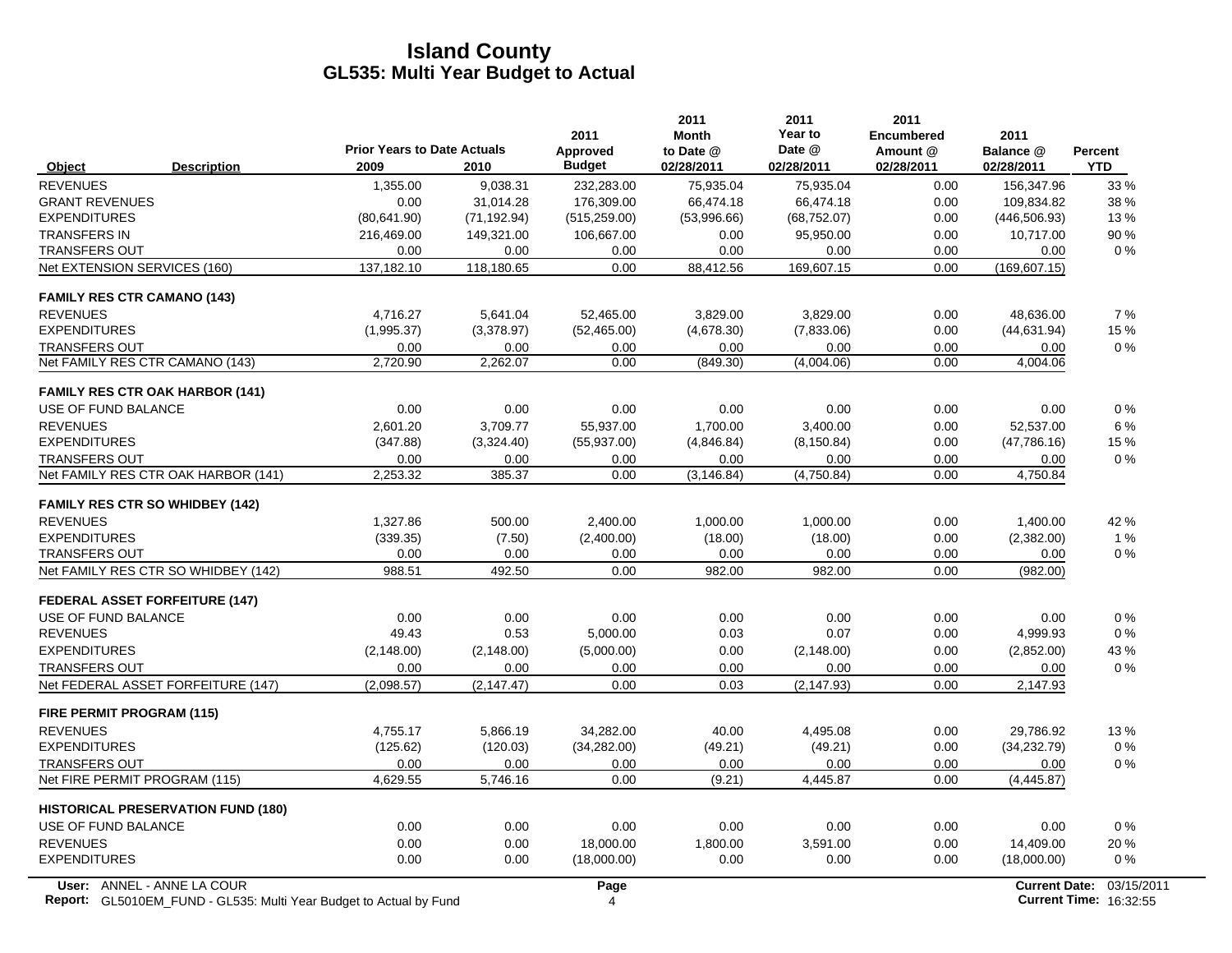|                                           |                                            |               | 2011                      | 2011<br><b>Month</b>    | 2011<br>Year to      | 2011<br><b>Encumbered</b> | 2011                    |                              |
|-------------------------------------------|--------------------------------------------|---------------|---------------------------|-------------------------|----------------------|---------------------------|-------------------------|------------------------------|
| Object<br><b>Description</b>              | <b>Prior Years to Date Actuals</b><br>2009 | 2010          | Approved<br><b>Budget</b> | to Date @<br>02/28/2011 | Date @<br>02/28/2011 | Amount @<br>02/28/2011    | Balance @<br>02/28/2011 | <b>Percent</b><br><b>YTD</b> |
| Net HISTORICAL PRESERVATION FUND (180)    | 0.00                                       | 0.00          | 0.00                      | 1.800.00                | 3,591.00             | 0.00                      | (3,591.00)              |                              |
| <b>HOMELESS HOUSING (106)</b>             |                                            |               |                           |                         |                      |                           |                         |                              |
| USE OF FUND BALANCE                       | 0.00                                       | 0.00          | 0.00                      | 0.00                    | 0.00                 | 0.00                      | 0.00                    | 0%                           |
| <b>REVENUES</b>                           | 35.469.90                                  | 61.743.76     | 320.020.00                | 32.074.67               | 65.382.30            | 0.00                      | 254.637.70              | 20%                          |
| <b>GRANT REVENUES</b>                     | 12,015.05                                  | 0.10          | 142,998.00                | 10,149.89               | 10,149.89            | 0.00                      | 132,848.11              | 7%                           |
| <b>EXPENDITURES</b>                       | (37, 103.17)                               | (39, 159.56)  | (460, 018, 00)            | (31, 597.03)            | (38, 884.11)         | 0.00                      | (421, 133.89)           | 8%                           |
| <b>TRANSFERS OUT</b>                      | 0.00                                       | 0.00          | (3,000.00)                | 0.00                    | 0.00                 | 0.00                      | (3,000.00)              | 0%                           |
| Net HOMELESS HOUSING (106)                | 10,381.78                                  | 22,584.30     | 0.00                      | 10,627.53               | 36,648.08            | 0.00                      | (36,648.08)             |                              |
| <b>JOINT TOURISM PROMOTION (146)</b>      |                                            |               |                           |                         |                      |                           |                         |                              |
| USE OF FUND BALANCE                       | 0.00                                       | 0.00          | 0.00                      | 0.00                    | 0.00                 | 0.00                      | 0.00                    | 0%                           |
| <b>REVENUES</b>                           | 25,223.86                                  | 23,588.93     | 180,000.00                | 27,095.20               | 38,536.68            | 0.00                      | 141,463.32              | 21 %                         |
| <b>EXPENDITURES</b>                       | (19,752.60)                                | (40,042.51)   | (180,000.00)              | (11, 933.99)            | (15,613.75)          | 0.00                      | (164, 386.25)           | 9%                           |
| Net JOINT TOURISM PROMOTION (146)         | 5,471.26                                   | (16, 453.58)  | 0.00                      | 15,161.21               | 22,922.93            | 0.00                      | (22, 922.93)            |                              |
| <b>JUVENILE DETENTION CENTER (145)</b>    |                                            |               |                           |                         |                      |                           |                         |                              |
| USE OF FUND BALANCE                       | 0.00                                       | 0.00          | 0.00                      | 0.00                    | 0.00                 | 0.00                      | 0.00                    | $0\%$                        |
| <b>REVENUES</b>                           | 146.904.41                                 | 137,831.27    | 726,400.00                | 72,765.60               | 130,822.39           | 0.00                      | 595,577.61              | 18%                          |
| <b>GRANT REVENUES</b>                     | 0.00                                       | 2.036.44      | 8,000.00                  | 765.68                  | 1,783.98             | 0.00                      | 6,216.02                | 22 %                         |
| <b>EXPENDITURES</b>                       | (181, 631.54)                              | (194, 188.15) | (1,091,400.00)            | (80,972.02)             | (146, 601.64)        | 0.00                      | (944, 798.36)           | 13%                          |
| <b>TRANSFERS IN</b>                       | 0.00                                       | 0.00          | 403,000.00                | 0.00                    | 403,000.00           | 0.00                      | 0.00                    | 100 %                        |
| <b>TRANSFERS OUT</b>                      | 0.00                                       | (46,500.00)   | (46,000.00)               | 0.00                    | (45, 400.00)         | 0.00                      | (600.00)                | 99%                          |
| Net JUVENILE DETENTION CENTER (145)       | (34, 727.13)                               | (100, 820.44) | 0.00                      | (7, 440.74)             | 343,604.73           | 0.00                      | (343, 604.73)           |                              |
| <b>LOW-INCOME HOUSING SURCHARGE (105)</b> |                                            |               |                           |                         |                      |                           |                         |                              |
| USE OF FUND BALANCE                       | 0.00                                       | 0.00          | 0.00                      | 0.00                    | 0.00                 | 0.00                      | 0.00                    | 0%                           |
| <b>REVENUES</b>                           | 16,029.15                                  | 19,129.80     | 124,536.00                | 7,402.83                | 20,115.23            | 0.00                      | 104,420.77              | 16 %                         |
| <b>EXPENDITURES</b>                       | 0.00                                       | (27,000.00)   | (124, 536.00)             | (1,656.09)              | (3,399.21)           | 0.00                      | (121, 136.79)           | 3%                           |
| Net LOW-INCOME HOUSING SURCHARGE (105)    | 16,029.15                                  | (7,870.20)    | 0.00                      | 5,746.74                | 16,716.02            | 0.00                      | (16,716.02)             |                              |
| <b>MENTAL HEALTH (113)</b>                |                                            |               |                           |                         |                      |                           |                         |                              |
| USE OF FUND BALANCE                       | 0.00                                       | 0.00          | 0.00                      | 0.00                    | 0.00                 | 0.00                      | 0.00                    | 0%                           |
| <b>REVENUES</b>                           | 3,027.11                                   | 1,261.31      | 325,637.00                | 897.40                  | 2,782.56             | 0.00                      | 322,854.44              | 1 %                          |
| <b>GRANT REVENUES</b>                     | 0.00                                       | 0.00          | 0.00                      | 0.00                    | 0.00                 | 0.00                      | 0.00                    | 0%                           |
| <b>EXPENDITURES</b>                       | (31, 156.01)                               | (42, 211.00)  | (325, 637.00)             | (22,903.52)             | (42,719.08)          | 0.00                      | (282, 917.92)           | 13%                          |
| <b>TRANSFERS OUT</b>                      | 0.00                                       | 0.00          | 0.00                      | 0.00                    | 0.00                 | 0.00                      | 0.00                    | 0%                           |
| Net MENTAL HEALTH (113)                   | (28, 128.90)                               | (40, 949.69)  | 0.00                      | (22,006.12)             | (39,936.52)          | 0.00                      | 39,936.52               |                              |
| MH THERAPEUTIC COURT SALES TAX (126)      |                                            |               |                           |                         |                      |                           |                         |                              |
| USE OF FUND BALANCE                       | 0.00                                       | 0.00          | 21,300.00                 | 0.00                    | 0.00                 | 0.00                      | 21,300.00               | $0\%$                        |
| <b>REVENUES</b>                           | 143,443.33                                 | 135,927.11    | 740,993.00                | 73,218.22               | 129,897.75           | 0.00                      | 611,095.25              | 18%                          |
| <b>GRANT REVENUES</b>                     | 0.00                                       | 0.00          | 0.00                      | 0.00                    | 0.00                 | 0.00                      | 0.00                    | $0\%$                        |
| User: ANNEL - ANNE LA COUR                |                                            |               | Page                      |                         |                      |                           | <b>Current Date:</b>    | 03/15/2                      |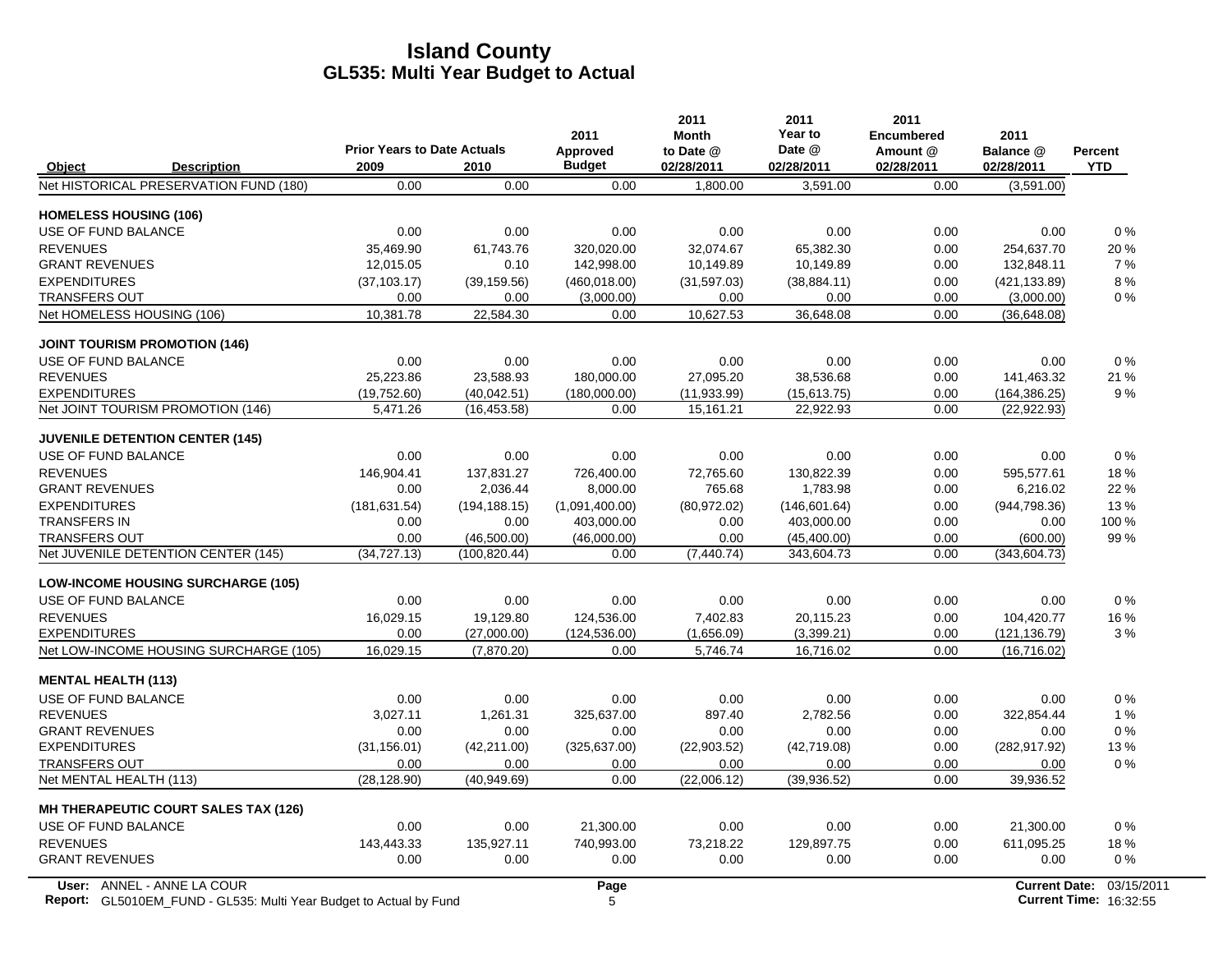|                                                                                                  | <b>Prior Years to Date Actuals</b> |               | 2011<br>Approved | 2011<br><b>Month</b><br>to Date @ | 2011<br>Year to<br>Date @ | 2011<br><b>Encumbered</b><br>Amount @ | 2011<br>Balance @    | <b>Percent</b>                              |
|--------------------------------------------------------------------------------------------------|------------------------------------|---------------|------------------|-----------------------------------|---------------------------|---------------------------------------|----------------------|---------------------------------------------|
| Object<br><b>Description</b>                                                                     | 2009                               | 2010          | <b>Budget</b>    | 02/28/2011                        | 02/28/2011                | 02/28/2011                            | 02/28/2011           | <b>YTD</b>                                  |
| <b>EXPENDITURES</b>                                                                              | (48, 881.90)                       | (260, 650.18) | (709, 493.00)    | (52, 778.21)                      | (86, 548.52)              | 0.00                                  | (622, 944.48)        | 12%                                         |
| <b>TRANSFERS IN</b>                                                                              | 2,645.50                           | 0.00          | 0.00             | 0.00                              | 0.00                      | 0.00                                  | 0.00                 | $0\%$                                       |
| <b>TRANSFERS OUT</b>                                                                             | 0.00                               | (52,800.00)   | (52,800.00)      | 0.00                              | (50, 100.00)              | 0.00                                  | (2,700.00)           | 95 %                                        |
| Net MH THERAPEUTIC COURT SALES TAX (126)                                                         | 97,206.93                          | (177, 523.07) | 0.00             | 20.440.01                         | (6,750.77)                | 0.00                                  | 6,750.77             |                                             |
| PATHS & TRAILS (137)                                                                             |                                    |               |                  |                                   |                           |                                       |                      |                                             |
| <b>REVENUES</b>                                                                                  | 0.00                               | 0.00          | 0.00             | 0.00                              | 0.00                      | 0.00                                  | 0.00                 | $0\%$                                       |
| <b>GRANT REVENUES</b>                                                                            | 0.00                               | 11,363.71     | 159,000.00       | 0.00                              | 0.00                      | 0.00                                  | 159,000.00           | $0\%$                                       |
| <b>EXPENDITURES</b>                                                                              | (28, 968.27)                       | 0.00          | (244,000.00)     | (1,475.48)                        | (1,475.48)                | 0.00                                  | (242, 524.52)        | 1%                                          |
| <b>TRANSFERS IN</b>                                                                              | 0.00                               | 0.00          | 85,000.00        | 0.00                              | 0.00                      | 0.00                                  | 85,000.00            | $0\%$                                       |
| <b>TRANSFERS OUT</b>                                                                             | 0.00                               | 0.00          | 0.00             | 0.00                              | 0.00                      | 0.00                                  | 0.00                 | 0%                                          |
| Net PATHS & TRAILS (137)                                                                         | (28, 968.27)                       | 11,363.71     | 0.00             | (1,475.48)                        | (1,475.48)                | 0.00                                  | 1,475.48             |                                             |
| PUBLIC HEALTH POOLING (104)                                                                      |                                    |               |                  |                                   |                           |                                       |                      |                                             |
| USE OF FUND BALANCE                                                                              | 0.00                               | 0.00          | 0.00             | 0.00                              | 0.00                      | 0.00                                  | 0.00                 | $0\%$                                       |
| <b>REVENUES</b>                                                                                  | 245.777.57                         | 301.478.25    | 1.205.431.00     | 57.154.34                         | 226.668.57                | 0.00                                  | 978.762.43           | 19%                                         |
| <b>GRANT REVENUES</b>                                                                            | 182,683.48                         | 125,887.00    | 1,160,340.00     | (0.02)                            | 138,717.98                | 0.00                                  | 1,021,622.02         | 12 %                                        |
| <b>EXPENDITURES</b>                                                                              | (471, 091.87)                      | (508, 781.39) | (2,605,292.00)   | (220, 391.14)                     | (403, 170.53)             | 0.00                                  | (2,202,121.47)       | 15 %                                        |
| <b>TRANSFERS IN</b>                                                                              | 80,429.70                          | 622,319.00    | 409,391.00       | 0.00                              | 409,400.00                | 0.00                                  | (9.00)               | 100 %                                       |
| <b>TRANSFERS OUT</b>                                                                             | (31, 015.20)                       | (147, 967.00) | (169, 870.00)    | 0.00                              | (114, 267.00)             | 0.00                                  | (55,603.00)          | 67 %                                        |
| Net PUBLIC HEALTH POOLING (104)                                                                  | 6,783.68                           | 392,935.86    | 0.00             | (163, 236.82)                     | 257,349.02                | 0.00                                  | (257,349.02)         |                                             |
| <b>PUBLIC WORKS (139)</b>                                                                        |                                    |               |                  |                                   |                           |                                       |                      |                                             |
| USE OF FUND BALANCE                                                                              | 0.00                               | 0.00          | 22,865.00        | 0.00                              | 0.00                      | 0.00                                  | 22,865.00            | 0%                                          |
| <b>REVENUES</b>                                                                                  | 0.00                               | 0.00          | 0.00             | 0.00                              | 0.00                      | 0.00                                  | 0.00                 | 0%                                          |
| <b>EXPENDITURES</b>                                                                              | (77, 617.25)                       | (74, 429.36)  | (444, 465.00)    | (35, 452.32)                      | (68, 917.95)              | 0.00                                  | (375, 547.05)        | 16 %                                        |
| <b>TRANSFERS IN</b>                                                                              | 66,007.60                          | 419,912.00    | 421,600.00       | 0.00                              | 431,600.00                | 0.00                                  | (10,000.00)          | 102%                                        |
| <b>TRANSFERS OUT</b>                                                                             | 0.00                               | 0.00          | 0.00             | 0.00                              | 0.00                      | 0.00                                  | 0.00                 | $0\%$                                       |
| Net PUBLIC WORKS (139)                                                                           | (11,609.65)                        | 345,482.64    | 0.00             | (35, 452.32)                      | 362,682.05                | 0.00                                  | (362, 682.05)        |                                             |
| <b>REET 1 CAPITAL IMPROVEMENTS (134)</b>                                                         |                                    |               |                  |                                   |                           |                                       |                      |                                             |
| USE OF FUND BALANCE                                                                              | 0.00                               | 0.00          | 600,000.00       | 0.00                              | 0.00                      | 0.00                                  | 600,000.00           | 0%                                          |
| <b>REVENUES</b>                                                                                  | 40,393.37                          | 79,033.70     | 600,000.00       | 31,083.72                         | 76,737.88                 | 0.00                                  | 523,262.12           | 13%                                         |
| <b>EXPENDITURES</b>                                                                              | (2, 106.23)                        | 0.00          | (1, 150, 700.00) | (16, 427.32)                      | (16, 427.32)              | 0.00                                  | (1, 134, 272.68)     | 1%                                          |
| <b>TRANSFERS IN</b>                                                                              | 0.00                               | 0.00          | 0.00             | 0.00                              | 0.00                      | 0.00                                  | 0.00                 | 0%                                          |
| <b>TRANSFERS OUT</b>                                                                             | (7,450.00)                         | (46,900.00)   | (49,300.00)      | 0.00                              | (49,300.00)               | 0.00                                  | 0.00                 | 100 %                                       |
| Net REET 1 CAPITAL IMPROVEMENTS (134)                                                            | 30,837.14                          | 32,133.70     | 0.00             | 14,656.40                         | 11,010.56                 | 0.00                                  | (11,010.56)          |                                             |
| <b>REET 2 CAPITAL FACILITIES (135)</b>                                                           |                                    |               |                  |                                   |                           |                                       |                      |                                             |
| USE OF FUND BALANCE                                                                              | 0.00                               | 0.00          | 294,505.00       | 0.00                              | 0.00                      | 0.00                                  | 294,505.00           | $0\%$                                       |
| <b>REVENUES</b>                                                                                  | 40,393.37                          | 79,033.70     | 600,000.00       | 31,083.72                         | 76,737.88                 | 0.00                                  | 523,262.12           | 13%                                         |
| <b>GRANT REVENUES</b>                                                                            | 0.00                               | 0.00          | 0.00             | 0.00                              | 0.00                      | 0.00                                  | 0.00                 | $0\%$                                       |
| <b>EXPENDITURES</b>                                                                              | (19, 585.23)                       | 0.00          | (707, 575.00)    | (3,435.58)                        | (3,435.58)                | 0.00                                  | (704, 139.42)        | $0\%$                                       |
| User: ANNEL - ANNE LA COUR<br>Report: GL5010EM_FUND - GL535: Multi Year Budget to Actual by Fund |                                    |               | Page<br>6        |                                   |                           |                                       | <b>Current Date:</b> | 03/15/2011<br><b>Current Time: 16:32:55</b> |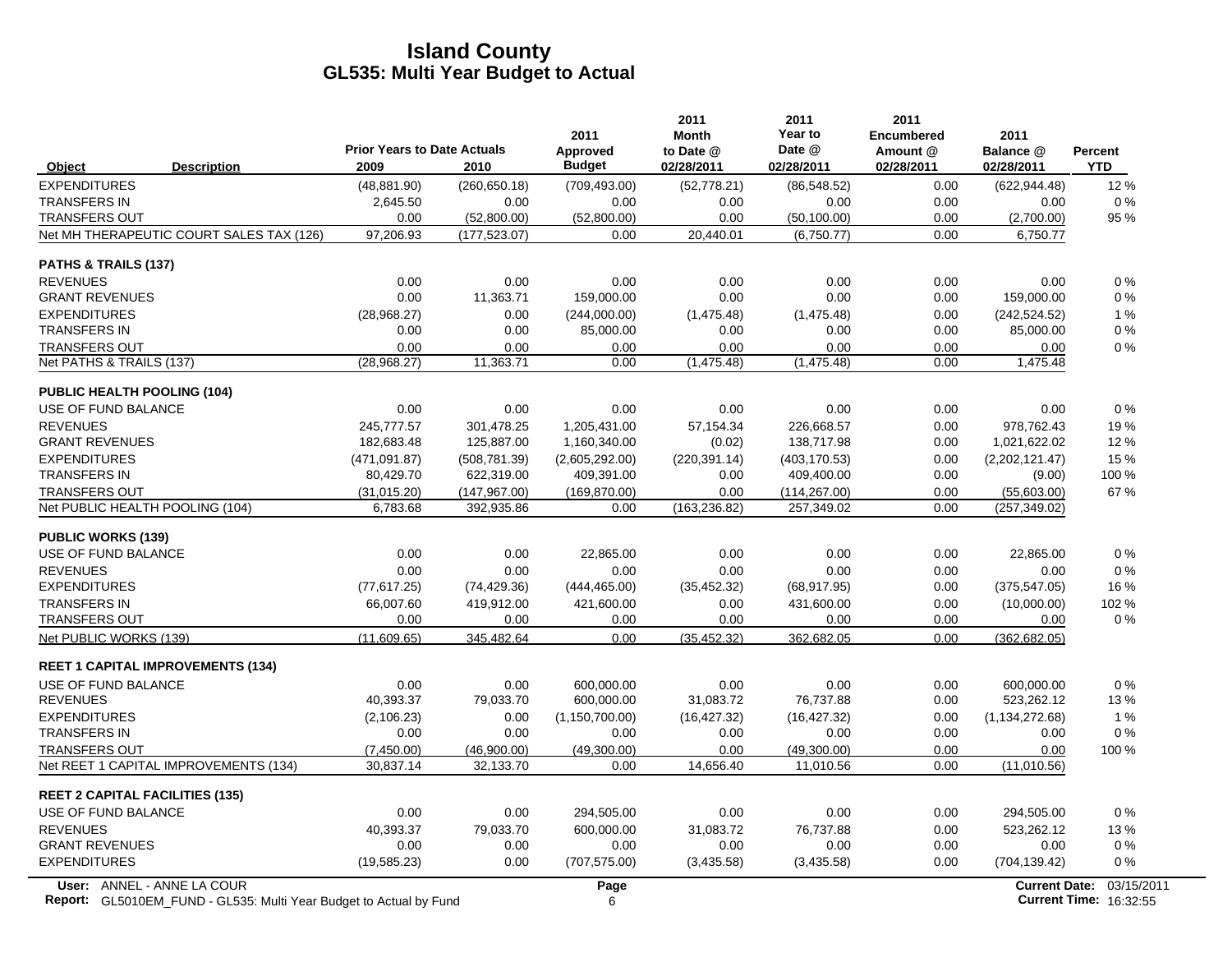|                                      |                                                | <b>Prior Years to Date Actuals</b> |               | 2011                      | 2011<br><b>Month</b>    | 2011<br>Year to<br>Date @ | 2011<br><b>Encumbered</b><br>Amount @ | 2011                    |                       |
|--------------------------------------|------------------------------------------------|------------------------------------|---------------|---------------------------|-------------------------|---------------------------|---------------------------------------|-------------------------|-----------------------|
| Object                               | <b>Description</b>                             | 2009                               | 2010          | Approved<br><b>Budget</b> | to Date @<br>02/28/2011 | 02/28/2011                | 02/28/2011                            | Balance @<br>02/28/2011 | Percent<br><b>YTD</b> |
| TRANSFERS OUT                        |                                                | (8,520.00)                         | (153, 320.00) | (186, 930.00)             | 0.00                    | (186, 230.00)             | 0.00                                  | (700.00)                | 100 %                 |
| Net REET 2 CAPITAL FACILITIES (135)  |                                                | 12,288.14                          | (74, 286.30)  | 0.00                      | 27,648.14               | (112, 927.70)             | 0.00                                  | 112,927.70              |                       |
|                                      | <b>REET ELECTRONIC TECHNOLOGY (150)</b>        |                                    |               |                           |                         |                           |                                       |                         |                       |
| <b>REVENUES</b>                      |                                                | 3,044.83                           | 3,781.12      | 22.000.00                 | 0.00                    | 0.00                      | 0.00                                  | 22.000.00               | 0%                    |
| <b>GRANT REVENUES</b>                |                                                | 0.00                               | 0.00          | 0.00                      | 0.00                    | 0.00                      | 0.00                                  | 0.00                    | $0\%$                 |
| <b>EXPENDITURES</b>                  |                                                | 0.00                               | 0.00          | (22,000.00)               | 0.00                    | 0.00                      | 0.00                                  | (22,000.00)             | 0%                    |
| <b>TRANSFERS OUT</b>                 |                                                | 0.00                               | 0.00          | 0.00                      | 0.00                    | 0.00                      | 0.00                                  | 0.00                    | $0\%$                 |
|                                      | Net REET ELECTRONIC TECHNOLOGY (150)           | 3,044.83                           | 3,781.12      | 0.00                      | 0.00                    | 0.00                      | 0.00                                  | 0.00                    |                       |
| <b>RURAL COUNTY SALES TAX (121)</b>  |                                                |                                    |               |                           |                         |                           |                                       |                         |                       |
| <b>USE OF FUND BALANCE</b>           |                                                | 0.00                               | 0.00          | 991.600.00                | 0.00                    | 0.00                      | 0.00                                  | 991.600.00              | 0%                    |
| <b>REVENUES</b>                      |                                                | 131,595.63                         | 123,583.43    | 725,400.00                | 65,765.25               | 118,154.80                | 0.00                                  | 607,245.20              | 16 %                  |
| <b>EXPENDITURES</b>                  |                                                | (16,750.00)                        | 0.00          | (1,717,000.00)            | (127, 880.66)           | (127, 880.66)             | 0.00                                  | (1,589,119.34)          | 7 %                   |
| <b>TRANSFERS OUT</b>                 |                                                | 0.00                               | (2,800.00)    | 0.00                      | 0.00                    | (2,700.00)                | 0.00                                  | 2,700.00                | $0\%$                 |
| Net RURAL COUNTY SALES TAX (121)     |                                                | 114,845.63                         | 120,783.43    | 0.00                      | (62, 115.41)            | (12, 425.86)              | 0.00                                  | 12,425.86               |                       |
|                                      | <b>STORM &amp; SURFACE WATER UTILITY (144)</b> |                                    |               |                           |                         |                           |                                       |                         |                       |
| USE OF FUND BALANCE                  |                                                | 0.00                               | 0.00          | 0.00                      | 0.00                    | 0.00                      | 0.00                                  | 0.00                    | $0\%$                 |
| <b>REVENUES</b>                      |                                                | 50.51                              | 6.78          | 110.00                    | 3.59                    | 7.82                      | 0.00                                  | 102.18                  | 7%                    |
| <b>EXPENDITURES</b>                  |                                                | (13.09)                            | (13.87)       | (26,040.00)               | (15.17)                 | (15.17)                   | 0.00                                  | (26,024.83)             | $0\%$                 |
| TRANSFERS IN                         |                                                | 1,070.00                           | 6,420.00      | 25,930.00                 | 0.00                    | 25,930.00                 | 0.00                                  | 0.00                    | 100 %                 |
|                                      | Net STORM & SURFACE WATER UTILITY (144)        | 1,107.42                           | 6,412.91      | 0.00                      | (11.58)                 | 25,922.65                 | 0.00                                  | (25, 922.65)            |                       |
| TREASURER'S M & O (116)              |                                                |                                    |               |                           |                         |                           |                                       |                         |                       |
| USE OF FUND BALANCE                  |                                                | 0.00                               | 0.00          | 30,171.00                 | 0.00                    | 0.00                      | 0.00                                  | 30,171.00               | $0\%$                 |
| <b>REVENUES</b>                      |                                                | 14,609.37                          | 16,925.62     | 18,000.00                 | 0.00                    | 12,551.01                 | 0.00                                  | 5,448.99                | 70 %                  |
| <b>EXPENDITURES</b>                  |                                                | (3,684.66)                         | (5,948.36)    | (48, 171.00)              | (4,671.99)              | (6,821.45)                | 0.00                                  | (41, 349.55)            | 14 %                  |
| TRANSFERS OUT                        |                                                | 0.00                               | 0.00          | 0.00                      | 0.00                    | 0.00                      | 0.00                                  | 0.00                    | $0\%$                 |
| Net TREASURER'S M & O (116)          |                                                | 10,924.71                          | 10,977.26     | 0.00                      | (4,671.99)              | 5,729.56                  | 0.00                                  | (5,729.56)              |                       |
| <b>TRIAL COURT IMPROVEMENT (157)</b> |                                                |                                    |               |                           |                         |                           |                                       |                         |                       |
| <b>REVENUES</b>                      |                                                | 102.83                             | 23.82         | 5,000.00                  | 11.97                   | 26.06                     | 0.00                                  | 4,973.94                | 1%                    |
| <b>EXPENDITURES</b>                  |                                                | 0.00                               | 0.00          | (5,000.00)                | 0.00                    | 0.00                      | 0.00                                  | (5,000.00)              | 0%                    |
| Net TRIAL COURT IMPROVEMENT (157)    |                                                | 102.83                             | 23.82         | 0.00                      | 11.97                   | 26.06                     | 0.00                                  | (26.06)                 |                       |
| <b>VETERANS ASSISTANCE (107)</b>     |                                                |                                    |               |                           |                         |                           |                                       |                         |                       |
| USE OF FUND BALANCE                  |                                                | 0.00                               | 0.00          | 84,988.00                 | 0.00                    | 0.00                      | 0.00                                  | 84,988.00               | 0%                    |
| <b>REVENUES</b>                      |                                                | 1,112.44                           | 240.50        | 35,000.00                 | 47.51                   | 132.70                    | 0.00                                  | 34,867.30               | $0\%$                 |
| <b>EXPENDITURES</b>                  |                                                | (10, 242.10)                       | (10, 258.34)  | (117, 488.00)             | (7,878.60)              | (12,077.33)               | 0.00                                  | (105, 410.67)           | 10%                   |
| <b>TRANSFERS OUT</b>                 |                                                | 0.00                               | 0.00          | (2,500.00)                | 0.00                    | 0.00                      | 0.00                                  | (2,500.00)              | $0\%$                 |
| Net VETERANS ASSISTANCE (107)        |                                                | (9, 129.66)                        | (10.017.84)   | 0.00                      | (7,831.09)              | (11, 944.63)              | 0.00                                  | 11,944.63               |                       |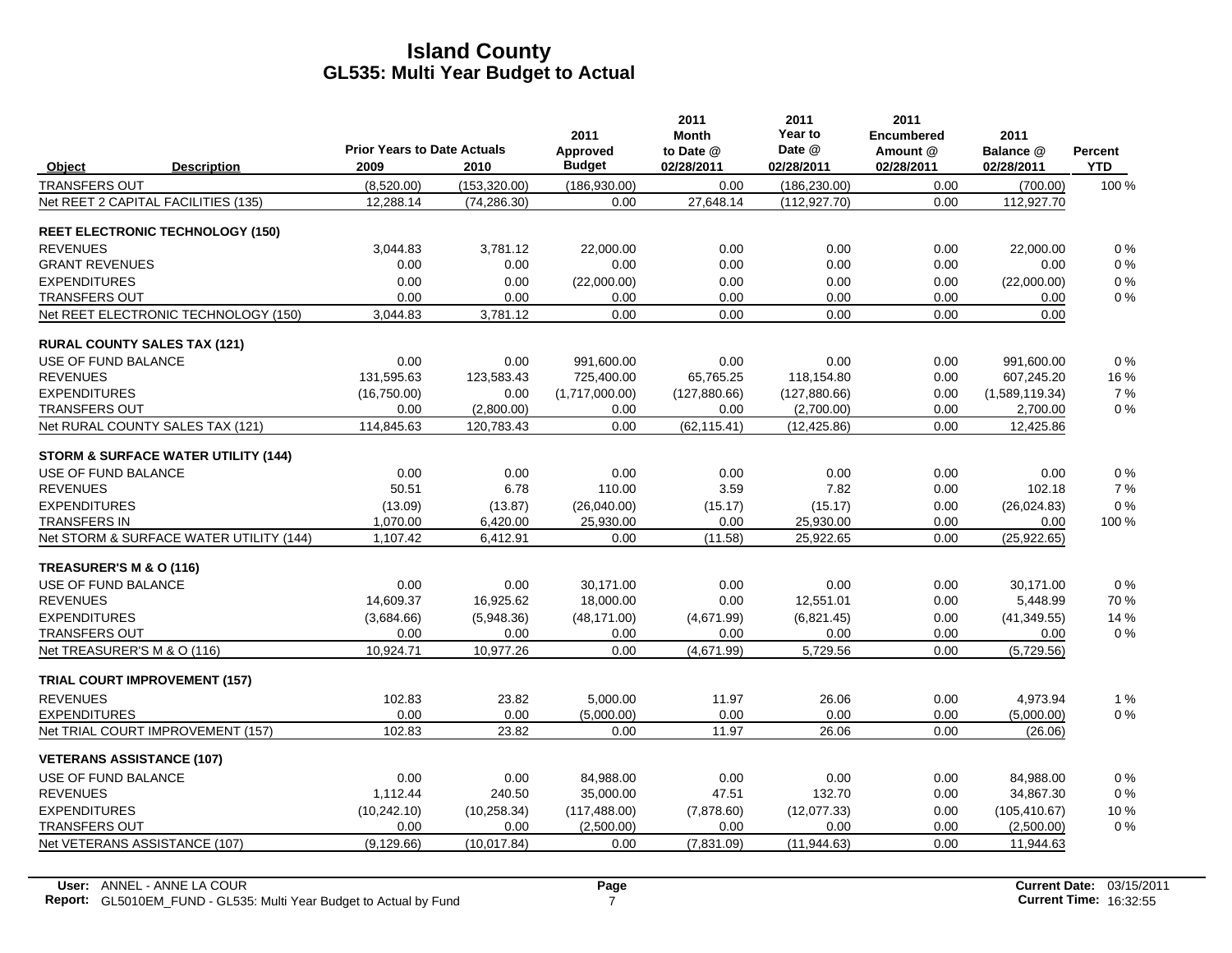| <b>Object</b>                |                                       |                                            |              | 2011<br>2011<br>Month     |                         | 2011<br>Year to      | 2011<br>Encumbered<br>Amount @<br>02/28/2011 | 2011<br>Balance @<br>02/28/2011 | <b>Percent</b><br><b>YTD</b> |
|------------------------------|---------------------------------------|--------------------------------------------|--------------|---------------------------|-------------------------|----------------------|----------------------------------------------|---------------------------------|------------------------------|
|                              | <b>Description</b>                    | <b>Prior Years to Date Actuals</b><br>2009 | 2010         | Approved<br><b>Budget</b> | to Date @<br>02/28/2011 | Date @<br>02/28/2011 |                                              |                                 |                              |
|                              | <b>WATER QUALITY ASSISTANCE (149)</b> |                                            |              |                           |                         |                      |                                              |                                 |                              |
| <b>REVENUES</b>              |                                       | 1.145.98                                   | 803.91       | 242.120.00                | 735.36                  | 1.942.74             | 0.00                                         | 240.177.26                      | 1%                           |
| <b>GRANT REVENUES</b>        |                                       | 0.00                                       | 0.00         | 100.000.00                | 0.00                    | 0.00                 | 0.00                                         | 100.000.00                      | $0\%$                        |
| <b>EXPENDITURES</b>          |                                       | 0.00                                       | (18.00)      | (342, 120.00)             | (406.65)                | (406.65)             | 0.00                                         | (341,713.35)                    | $0\%$                        |
| <b>TRANSFERS IN</b>          |                                       | 0.00                                       | 0.00         | 0.00                      | 0.00                    | 0.00                 | 0.00                                         | 0.00                            | $0\%$                        |
| <b>TRANSFERS OUT</b>         |                                       | 0.00                                       | 0.00         | 0.00                      | 0.00                    | 0.00                 | 0.00                                         | 0.00                            | $0\%$                        |
|                              | Net WATER QUALITY ASSISTANCE (149)    | .145.98                                    | 785.91       | 0.00                      | 328.71                  | 536.09. ا            | 0.00                                         | (1,536.09)                      |                              |
| <b>Grand Total All Funds</b> |                                       | 20.448.96                                  | (740.562.22) | 0.00                      | (261,088.22)            | 271,019.03           | 0.00                                         | (271, 019.03)                   |                              |